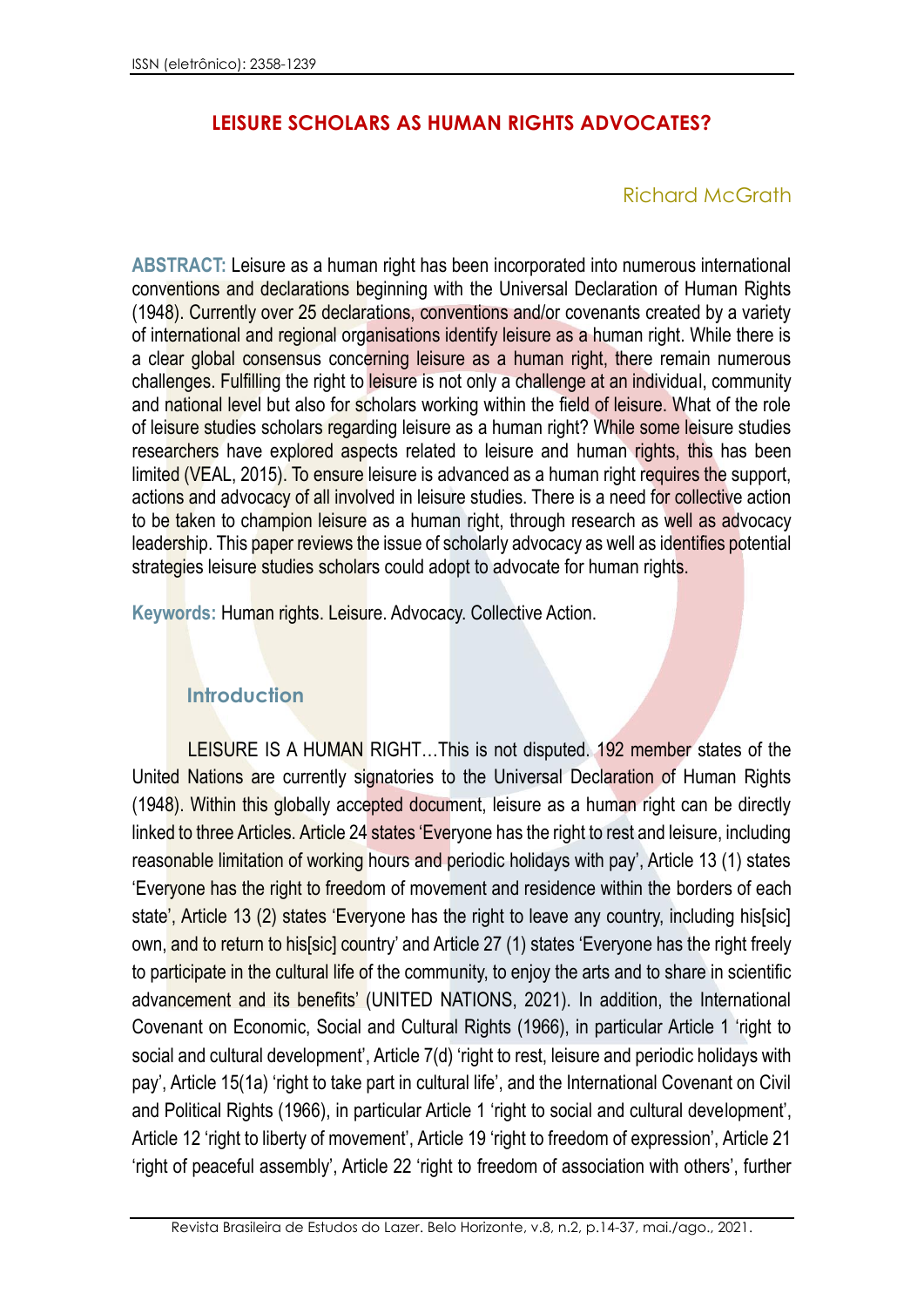reinforce the global acceptance of leisure as a human right.

Further to these broad declarations there are a number of specific United Nations conventions/declarations identifying leisure as a human right, including the Convention on the Elimination of All Forms of Discrimination against Women (1979), the Convention on the Rights of the Child (1989), the Convention Concerning Indigenous and Tribal Peoples in Independent Countries (1989), the Declaration on the Rights of Persons Belonging to National or Ethnic, Religious or Linguistic Minorities (1999), the Political Declaration and Madrid International Plan of Action on Ageing (2002) and the 2006 Convention on the Rights of Persons with Disabilities.

Regional declarations and charters, such as the European Social Charter (1961), the African (Banjul) Charter on Human and Peoples' Rights (1981), the 1990 Cairo Declaration on Human Rights in Islam, the Social Charter of the Americas (2012) and the Association of South-East Asian Nations Human Rights Declaration (2012), also contain references to various aspects aligned to leisure as a human right. An exploration of nation state constitutions using data from the Comparative Constitutions Project **(**ELKINS, GINSBURG & MELTON, 2014) indicates 161 countries have included human rights references to aspects related to leisure (such as right to rest and leisure and rights concerning freedom of movement and freedom of expression). Overall, it is clear leisure as a human right is accepted globally.

However, the right to leisure faces a number of challenges, from global issues (such as climate change and the recent COVID-19 pandemic) through to nation state's political machinations. Not only are these challenges represented at an individual, community and national level but also for scholars working within the field of leisure. While some leisure studies researchers have explored aspects related to leisure and human rights, this has been limited, with Veal (2015) arguing that leisure scholars have overlooked human rights as a field of study. Most recently Darcy (2019) lamented the lack of engagement by leisure scholars concerning human rights and leisure, particularly in relation to disability. This discussion paper puts forward an argument that leisure scholars, both individually and collectively, need to reflect on their role in relation to advancing and advocating for leisure as a human right.

It is pertinent at this point to reveal both myself and my position in regard to the issue of leisure scholars as advocates. I have been actively involved as a leisure scholar since 2002, initially through my research studies and working as a research assistant to more recently as a tenured academic at an Australian university. My research and teaching have primarily focused on topics related to social justice, equity, and inclusion. As an applied sociologist focused on aspects linking leisure to public health and health promotion, I have sought to provide some voice through my work for those who have limited opportunities to be recognised (whether that be in relation to inclusive community recreation for people with impairments through to supporting the creative arts sector as a valued industry in a sport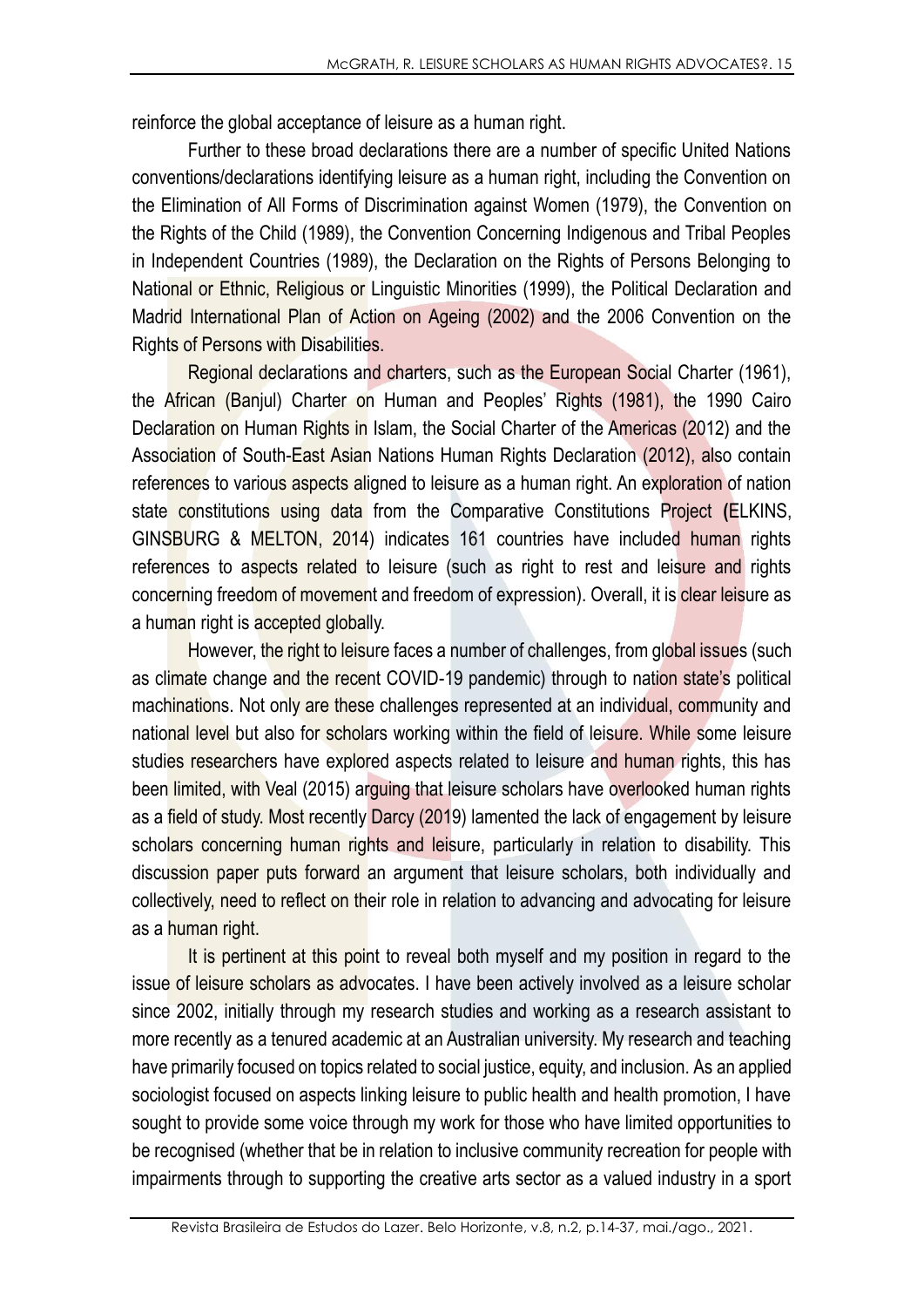obsessed nation). As such I view academic scholars have a role as advocates.

The focus of leisure scholars as human rights advocates has become an area I have more actively been pursuing in recent years, particularly in relation to developing a collaborative approach. In 2018 I was invited to attend a panel discussion session for the Leisure and Recreation Association of South Africa International Congress held in Durban. This paper is based on key aspects of that panel session presentation. In 2020, during the height of both the COVID-19 global pandemic and Black Lives Matters protests occurring in numerous countries (including my own) I was involved with developing and promoting an Anti-Racism Charge (AUSTRALIAN AND NEW ZEALAND ASSOCIATION FOR LEISURE STUDIES, 2020) initiated Professor Rasul Mowatt (for The Academy of Leisure Sciences (TALS)) and supported by the Australian and New Zealand Association for Leisure Studies (ANZALS), the Canadian Association for Leisure Studies (CALS), the UK Leisure Studies Association (LSA), the Leisure and Recreation Association of South Africa (LARASA), the World Leisure Organization (WLO), the Association for Event Management Education (AEME), and the Academy of Leisure Sciences Africa (ALSA). While I have developed a position that leisure scholars have a role as advocates, I'm also mindful that this is not always supported (or encouraged) by other academics or tertiary institutions or even broader sections of society (for examples governments or specific industries). I am also aware that I am privileged in regard to adopting this position. As a middle-aged white male, working as a tenured academic in a developed nation I have opportunities and power that many others within academia (as well as in the general community) do not have access to. While this is the case. I also feel that there is a need for those in privileged positions to reach out, as well as support and give voice (and space) to those who have less power. The aim of this paper is twofold. Firstly, I am seeking, through discussions within this paper, to reach out to others who may be lamenting the lack of human rights advocacy within leisure studies to be heartened to know they are not alone. Secondly, I hope to add to the limited scholarly leisure studies literature concerning the role of academic as human rights advocates.

This paper begins by reviewing arguments concerning academics as advocates, highlighting the ongoing contested nature of the topic in a number of fields as well as the lack of discussion by leisure scholars. Next, this paper discusses two broad topics (these being climate change and globalisation) to draw out some key concerns related to leisure as a human right, whilst weaving through advocacy positions leisure scholars have adopted as well as identifying further advocacy options. This paper then discusses issues leisure scholars may need to contend with in relation to adopting an advocacy role, and finally, some strategies are presented to support leisure scholars adoption of an advocacy role, both individually as well as collectively.

#### **Advocacy and scholars**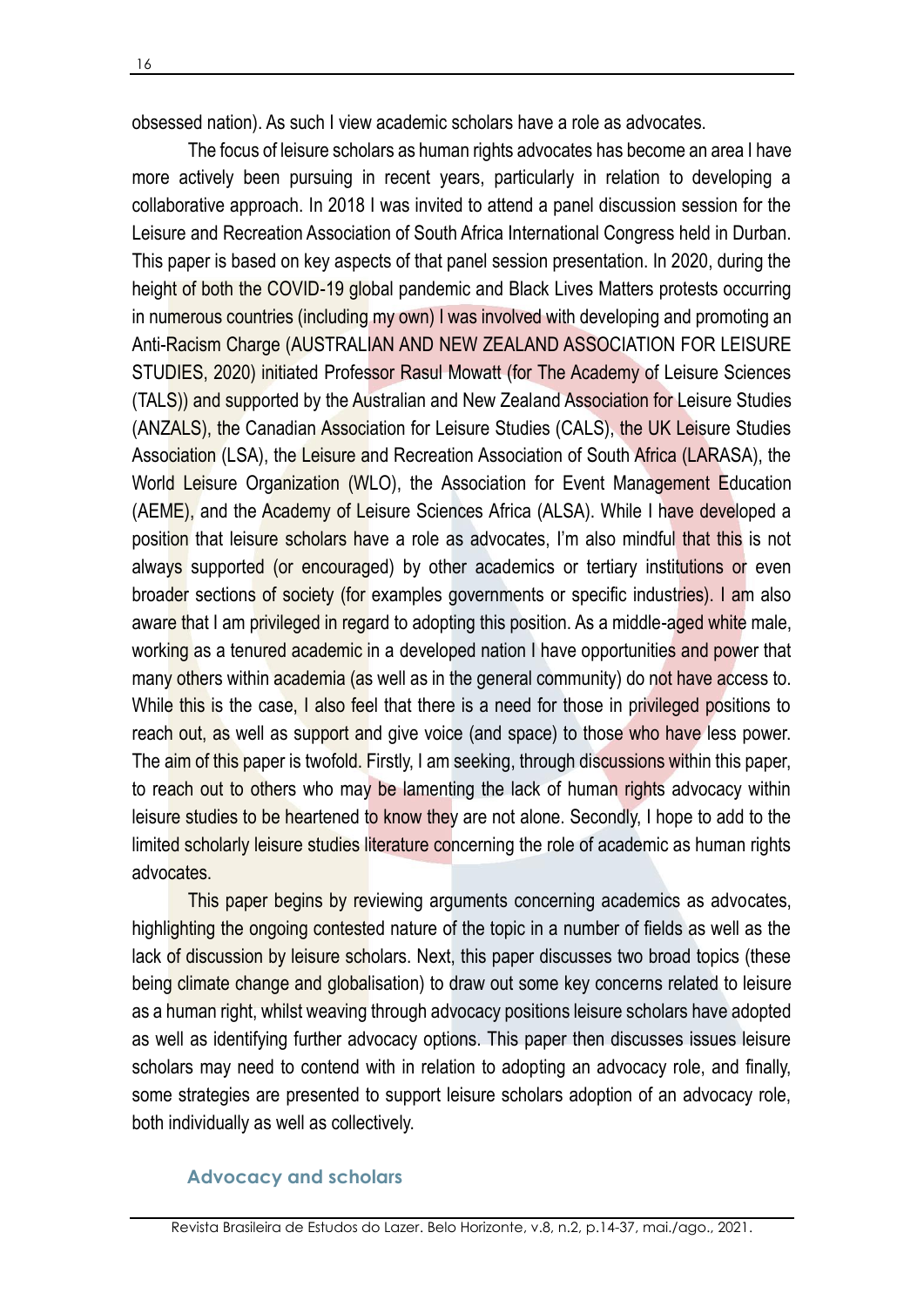The term 'advocacy' essentially refers to the act of supporting a specific cause, with this cause being deemed important by the advocate (NELSON; VUCETICH 2009). To be an advocate requires adopting a particular position concerning a topic. Adopting a particular position concerning a topic is underpinned by a value system, that is a set of preferential criteria that direct action (WILLIAMS JR., 1979). As such, value systems are inherently embedded within an individual's or groups cultural norms. A core value system embedded within a large proportion of academic scholarship is the need for objectivity. As Daston and Galison (2021, p.17) point out,

> [t]o be objective is to aspire to knowledge that bears no trace of the knower – knowledge unmarked by prejudice or skill, fantasy or judgement, wishing or striving. Objectivity is blind sight, seeing without inference, interpretation, or intelligence.

As such, the requirement for academic scholarship to be objective conflicts with adopting an advocacy position (which is subjective). However, as Nelson and Vucetich (2009) point out the degree of conflict can range from mild, that is scholars may be justified to advocate on some occasions, through to severe whereby scholars should never advocate. What appears to be consistent in regard to whether scholars should or should not advocate is that there seems to be no moral obligation to advocate.

Aligned with the need for scholars to be objective is the need to be viewed as neutral and impartial (NELSON; VUCETICH, 2009). Research findings should be presented as facts or information. Knowledge is drawn from conclusions only when there is relatively high degree of certainty. Personal views or values should not underpin academic knowledge as this reduces the credibility of knowledge. Adopting an impartial position within academic scholarship reduces perceptions concerning conflict of interest (JONES, 2007).

The idea that adopting an advocacy position overrides objectivity and impartiality as key cornerstones of academic scholarship has been consistently challenged. Scholars aligned within critical theory and criticalist epistemological thinking have been arguing for decades that there is a need to move academic research beyond positivist, taken for granted assumptions (WILLIAMS, 2001). Those aligned within a critical epistemology focus on knowledge that is subjective and underpinned by personal and professional sociohistorical processes. Criticalist scholars accept knowledge is far from being value-free or universally true (LATHER, 2004). Scholars within fields such as gender, race and disability studies often align within critical epistemologies. But what of leisure studies? Rose, Harmon and Dunlap (2018) point out that while there have been some scholars who have explored leisure studies topics within a critical epistemology, this has been uneven and irregular. Many critical scholars argue that at a time when inequality and injustice is affecting the human rights of so many people around the globe adopting a stance that does not challenge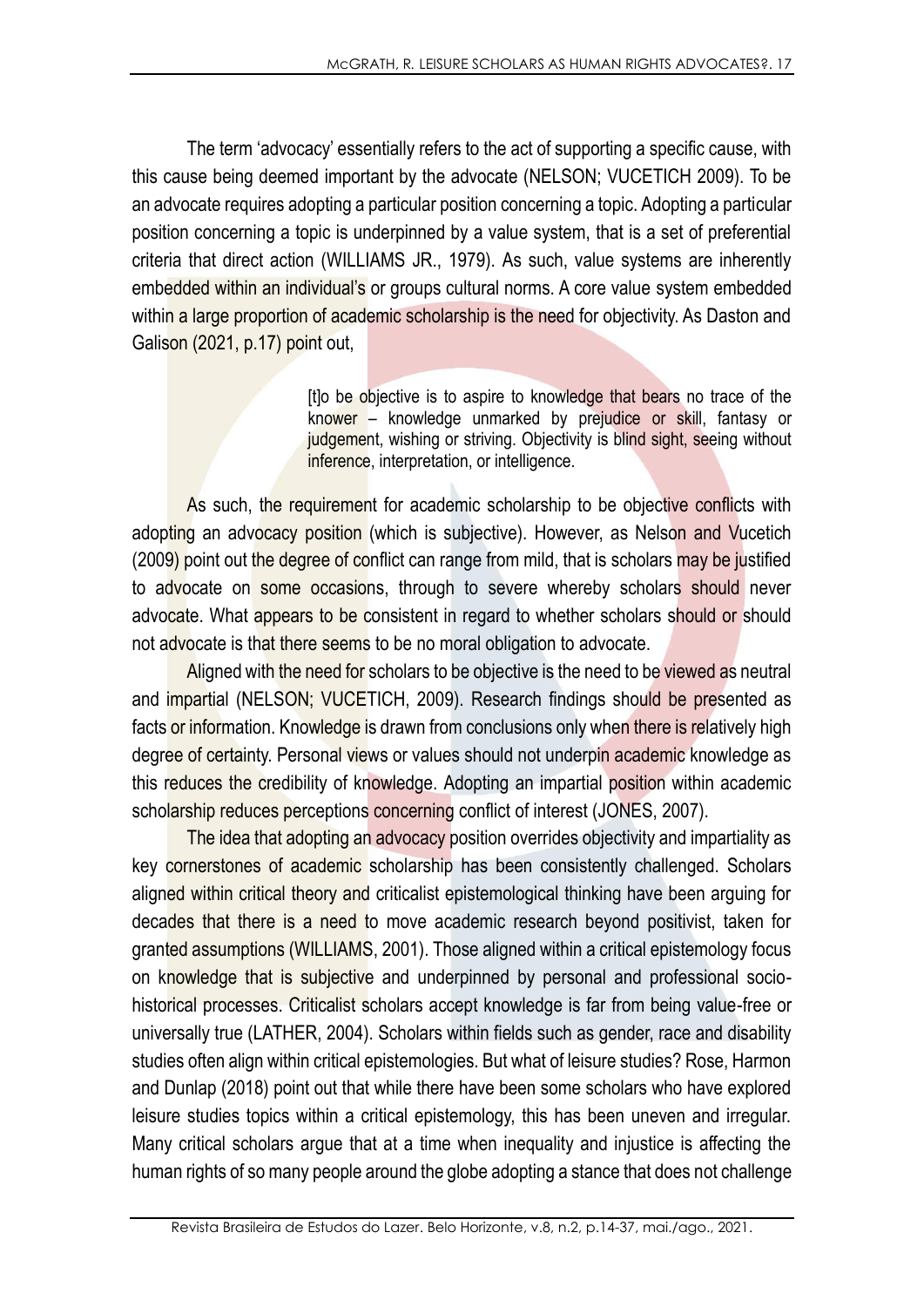the status quo is essentially supporting inequality (NELSON; VUCETICH 2009; ROSE, HARMON; DUNLAP, 2018). As Fox (2011, p.185) states

> Traditional leisure literature says little about challenging social standards and practices that are oppressive, working creatively and meaningfully with trauma and violence, negotiating a world riddled with racism and oppression, or creating meaningful solitary leisures. It lacks a voice grounded in critical theory and cognizant of the diversity of leisures.

As has been noted, there have been some leisure scholars who have adopted an advocacy role however this has tended to focus on individual population groups (for example people with impairments, older people, athletes), with very limited links to human rights as an underpinning position. The next section of this paper discusses two broad topics to draw out some key concerns related to leisure as a human right, whilst weaving through advocacy positions leisure scholars have adopted as well as identifying further advocacy options.

# **Climate change and leisure**

Climate change has become the greatest global existential challenge **(**INTERGOVERNMENTAL PANEL ON CLIMATE CHANGE - IPCC, 2018**).** The United Nations' Intergovernmental Panel on Climate Change (IPCC) have identified a number of systemic and potentially irreversible effects of climate change on the health and wellbeing of individuals, communities and societies and global and national economies, as well as cultures (IPCC, 2018). The IPCC have indicated global average warming, rising sea levels and higher frequency and severity of natural disasters (i.e. heat waves, drought and flooding) are clear indicators of the severity of climate change and are a portend for the future should action not be taken on a global level. These extreme weather events are having, and will continue to have, dire consequences for human health, particularly those living in lowincome countries (RIFKIN, LONG & PERRY 2018; WATTS *et al*. 2018; WATTS *et al.* 2019) as well as the natural environment (AUSTRALIAN ACADEMY OF SCIENCE, 2021; HALPIN, 1997; JENNINGS & HARRIS, 2017).

Connections between climate change and leisure has been both broad as well as myopic. In terms of breadth, leisure scholars have explored the impacts of climate change on various leisure activities including sport (DINGLE & STEWART, 2018; EDGAR, 2020; ORR, 2020), tourism (LENZEN *et al*. 2018; SCOTT, HALL & GÖSSLING, 2019; SCOTT, GÖSSLING & HALL 2012) and physical activity (BERNARD *et al*. 2021; OBRADOVICH & FOWLER, 2017). However, the main focus has been on the impact of the changing climate on the ability for individuals and groups to continue to undertake their leisure activities. While some leisure scholars have explored the impact of leisure on the environment (refs), this had been a focus for decades and while discussion can be viewed as being aligned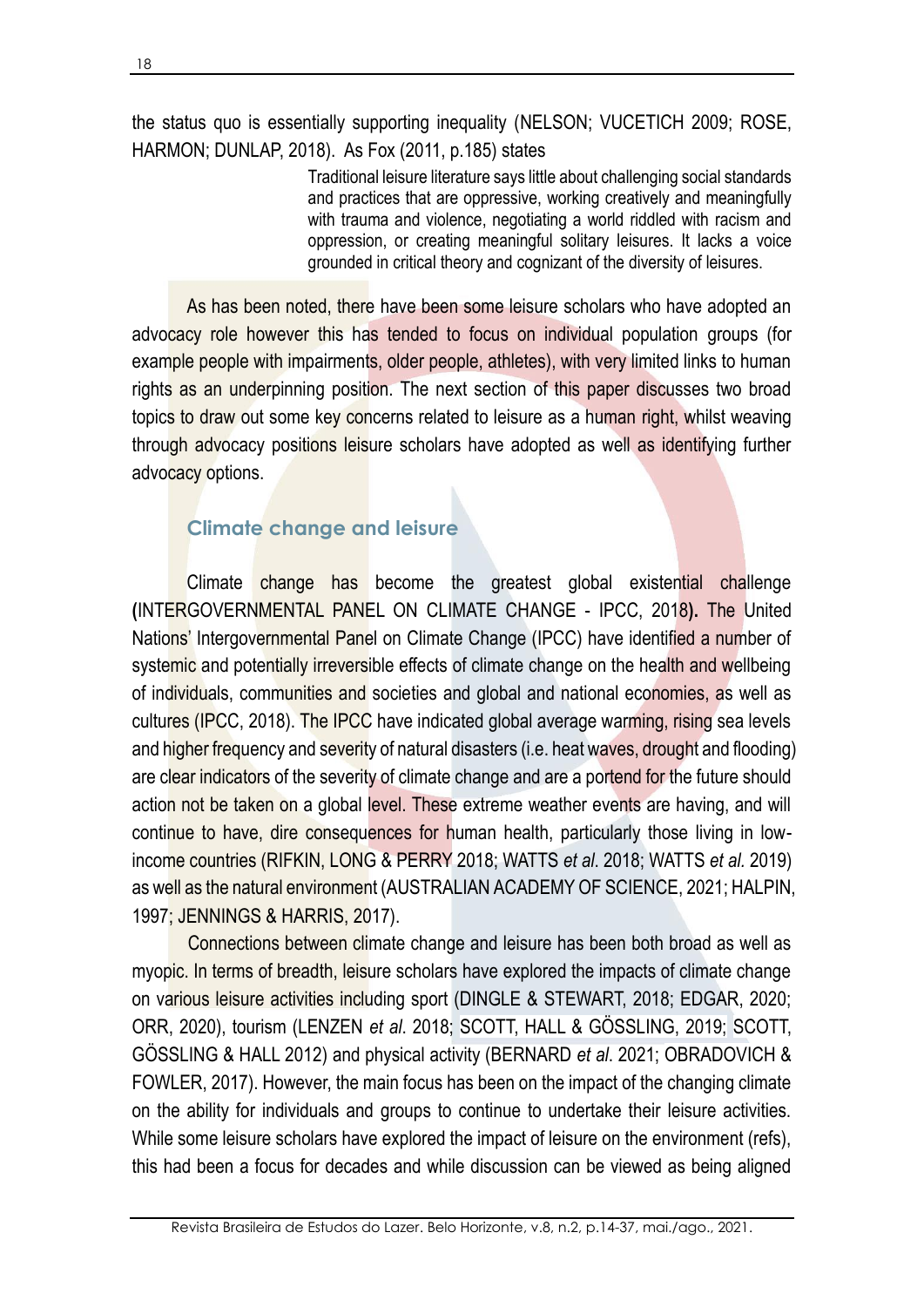with aspects related to climate change (for example natural habitat degradation by hikers (ref)) this is rarely located within broader climate change issues.

To date, links between climate change, leisure and human rights have been very limited. With rising sea levels and increasing natural disasters occurring across the world, few leisure scholars have explored or discussed the role of wealthier nations to support island communities' access to leisure. Also, there has been very limited attention from leisure scholars in relation to the cost of climate change mitigation requirements to enable leisure opportunities to occur for low-income individuals, communities, or nations. While there has been some discussion in regard to shifting from a reliance on fossil fuels for transport (usually couched as an adoption of active transport (RISSEL, 2009)), this has tended (again) to not take into account the inability access/equity issues for some individuals or communities, for example being able to 'walk/cycle to work' is not possible for people on low incomes who are required to travel long distance for work.

# **Globalisation and leisure**

Globalisation is a generic term used to describe the increase internationalisation of markets of goods and services, as well as the means of production (BEST, 2009). In 1998 the World Leisure and Recreation Association (now the World Leisure Organisation) released the Sao Paulo Declaration **(**ROJEK; CASTILHO, 2018**)** The focus of this declaration through the 10 Articles was in response to a perception that globalisation (and cosmopolitanism) needed to take into account leisure as a global concept. As Article 1 states: 'All persons have the right to leisure through economic, political and social policies that are equitable and sustainable'. Rojek and Castilho (2018) indicate the remaining nine Articles could be subsumed into three main themes, these being Inclusion, Rights and Order. The World Leisure and Recreation Association sought the United Nations, governments and non-government organisations as well as all citizens of the world to support and promote the declaration. Rojek and Castilho (2018) argue that while the declaration promotes an idealistic commitment to 'leisure rights for all' and does recognise some facets of globalisation as being detrimental to leisure, it fails to acknowledge or accept globalisation does not universally enrich all. While this declaration has been in existence for more than 20 years, it is interesting to note that very few leisure scholars refer to it or cite it in relation to undertaking leisure research.

Leisure literature concerning globalisation has tended to focus on two broad fields, tourism and sport (ROJEK; CASTILHO, 2018; ROSE, 2006). As Bull, Hoose and Weed (2003, p.120) point out,

> The growth in tourism is part of the process of globalisation, which involves markets, trade, labour relations and culture itself attaining global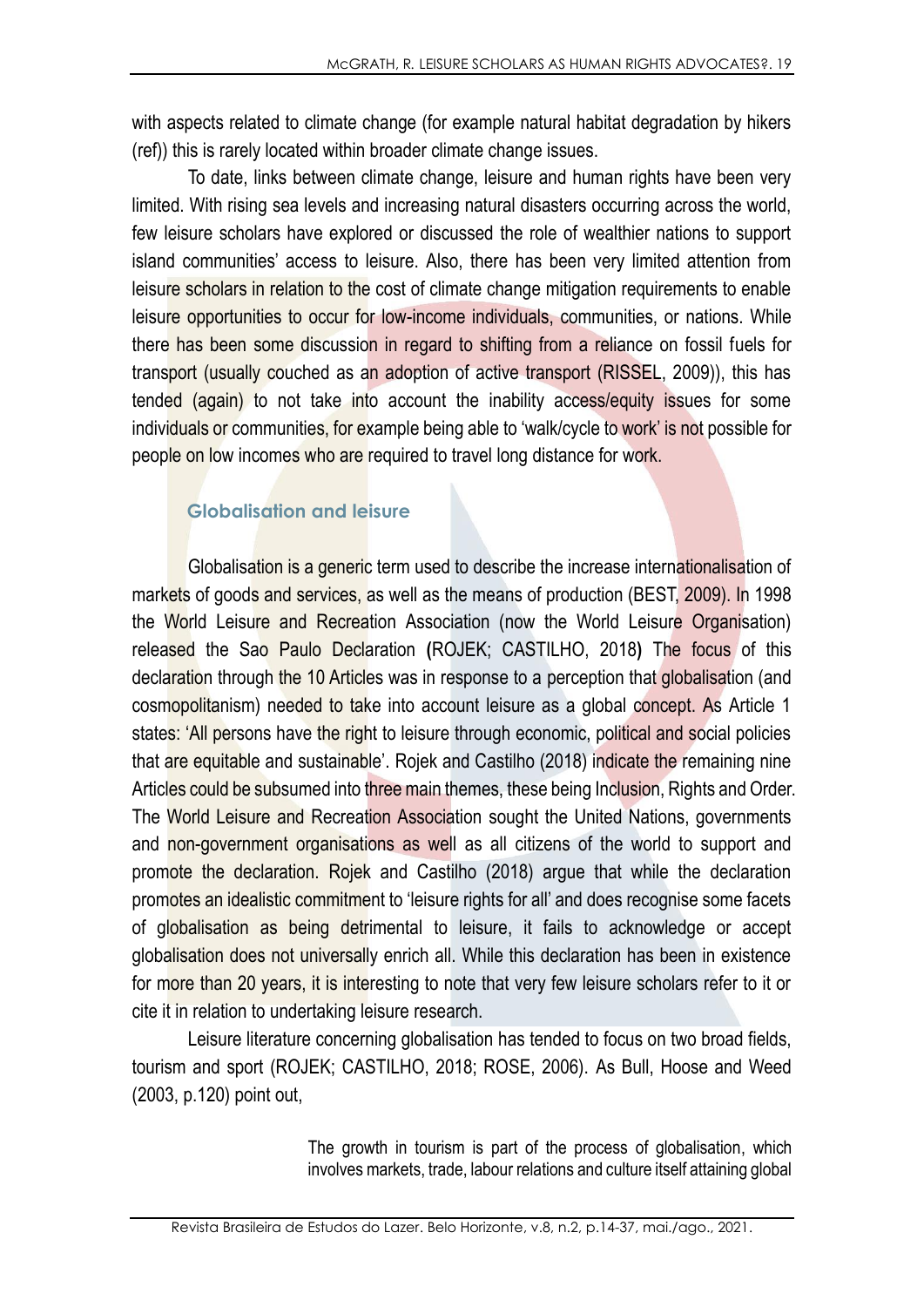dimensions, in that the forms of organisation that connect them have a global character… As a result, the influence of nation states has declined and multinational companies and international organisations have come to acquire increasing power and influence.

In respect to tourism and globalisation, scholars have focused on topics related to First Nations (or local inhabitant) people's exploitation by multi-national companies, particularly in relation to dispossession of land, worker rights and cultural exploitation (BULL; HOOSE; WEED 2003; COLE; ERIKSSON, 2010; HIGGINS-DESBIOLLES, 2020).

Some of the leisure/tourism literature concerning the impact of globalisation on local communities interweaves with concerns regarding environmental impact and climate change (SCOTT; HALL; GOSLING, 2012.), though very little explore wider issues related to human rights, particularly in relation to equity, fairness and social justice (BRAMWELL; LANE 2008; HIGGINS-DESBIOLLES; WHYTE, 2015; HIGGINS-DESBIOLLES *et al*. 2019).

While some leisure scholars have explored the impact of globalisation on tourism, others have explored it in relation to sport. As Bull, Hoos and Weed (2003, p.120) point out, sport has become 'a global phenomenon affected by the emergence of a world media system, especially television, the ease with which goods, services and people can move around the world, and corporate capitalism'.

In relation to globalisation and sport within a human rights perspective, a majority of the focus has been in relation to athletes and mega-events (such as the Olympic Games) (CAUDWELL; MCGEE, 2018). In regard to athletes, leisure scholars have tended to focus on elite athletes (MAGUIRE, 2008; SIMIYU NJORORAI, 2010; THIBAULT, 2009), most notably in relation to labour migration. Discussions regarding human rights aspects related to young athletes being encouraged (or enticed) from South/Central America and Africa to sports clubs based in Europe or America has received some attention, mainly focusing on the health and wellbeing of the athletes after they arrive in the host nation (THIBAULT, 2009, 2018).

Scholars exploring aspects related to sporting mega-events, globalisation and human rights have tended to be aligned with areas covered by those exploring tourism, in particular land dispossession and worker rights (CAUDWELL; MCGEE, 2018; HORNE, 2018; SUZUKI; OGAWA; INABA, 2018). While there is some literature concerning the environmental impact of sporting meg-events (KELLISON; CASPER 2017), to date there has been very limited exploration concerning links between sporting mega-events, globalisation, environmental impact and human rights.

Aligned with mainstream sport, particularly elite sport and mega-events, receiving some attention from leisure scholars in relation to globalisation and human rights another more recent perspective concerning sport has also been a focus, this being sport for development (sometimes referred to as sport for development and peace). Sport for development, as a field, has been evolving for a number of decades and has tended to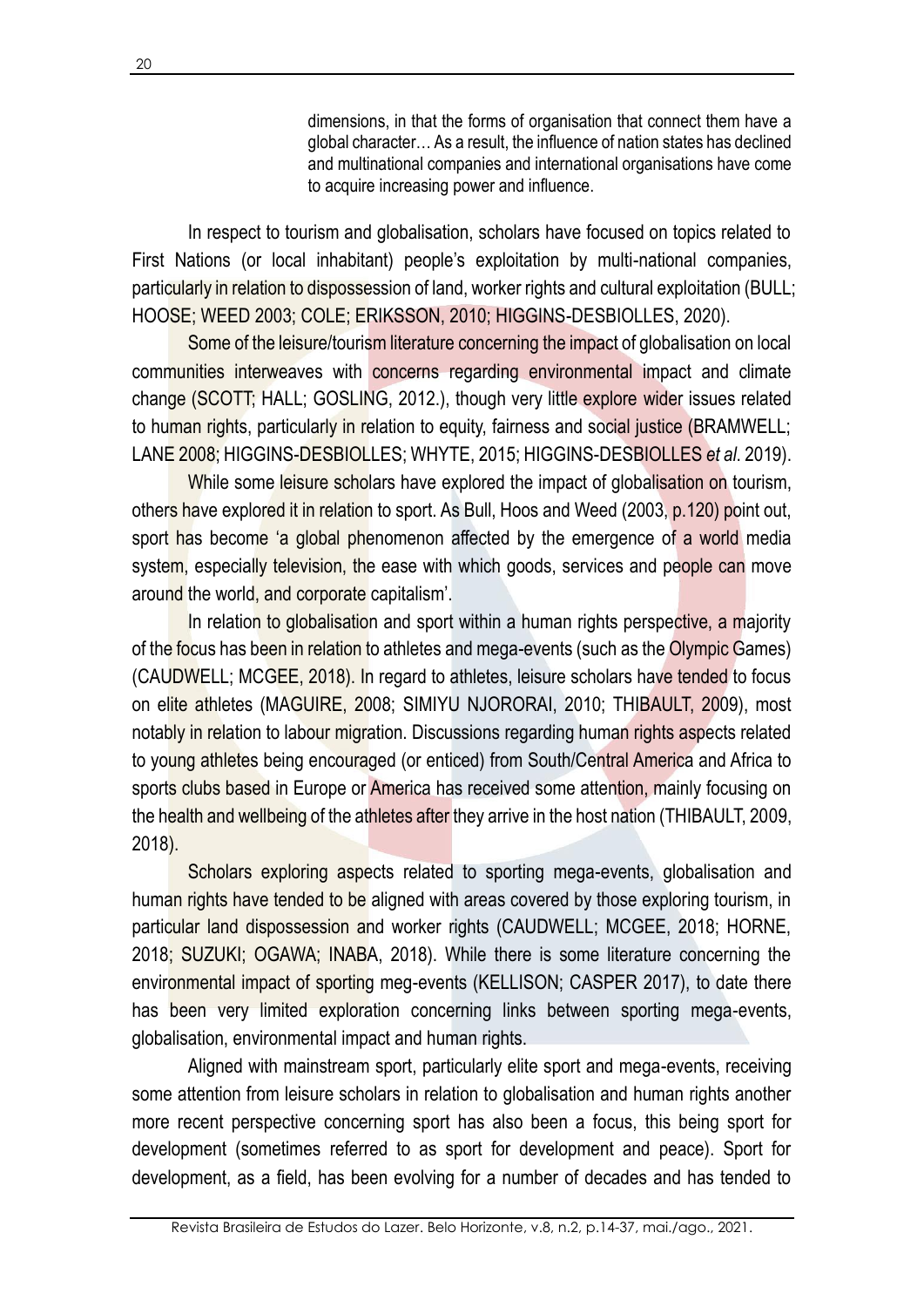focus on the use of sport for social and community development (COALTER, 2013). Kidd (2008, p.371) points out that while using sport for social development purposes has a history dating back to the late nineteenth century, 'the rapid explosion of the agencies and organizations that are involved, the tremendous appeal it has for youth volunteering, the financial support it enjoys from the powerful international sports federations, and the extent to which it has been championed by the United Nations, its agencies and significant partners' has been profound and unprecedented. Essentially the sport-for-development has become a globalised field.

Academic literature concerning sport-for-development has been growing over the past two decades, with Schulenkorf, Sherry and Rowe (2016) noting that an overwhelming majority of sport-for-development studies have been conducted by scholars located in North America, Europe, and Australia on projects and programs delivered in Africa, Asia, and Latin America. The vast majority of sport-for-development literature has tended to focus on evaluating program outcomes at the community or individual level (SCHULENKORF; SHERRY; ROWE, 2016), with positive youth development and developing social capital being the primary theoretical frameworks adopted by scholars. The review of sport-fordevelopment literature by Schulenkorf, Sherry and Rowe (2016) clearly indicates a lack of attention to any human rights frameworks or approaches.

This lack of attention to a human rights approach in relation to sport-fordevelopment literature has been identified by some over the past decade in relation to critiques of both sport-for-development as a field as well as research concerning sport-fordevelopment (COALTER, 2010, 2013; DARNELL, 2010; DARNELL; HAYHURST, 2012; LEVERMORE, 2009; LINDSEY; GRATTAN, 2012). These critiques have focused on an overwhelming dominance of those implementing sport-for-development program and researchers coming from high-income countries delivering/evaluating programs in low- and middle-income countries, sometimes referred to as a "helicopter approach" (COALTER, 2013). It has been argued that the "helicopter approach" to sport-for-development could negatively impact the delivering and outcomes of programs, particularly in relation to community support and empowerment as well as the wider program sustainability (HAYHURST; FRISBY, 2010; SCHULENKORF; ADAIR, 2013).

#### **Leisure scholars as advocates**

As has been shown in relation to the brief discussion concerning leisure scholars focusing on topics such as climate change and globalisation, there has been limited exploration of these topics from a human rights perspective. For those who have adopted a human rights perspective, this has tended to be used as a tool to critique specific topics, for example infringement of First Nations people's human rights and tourism (COLE;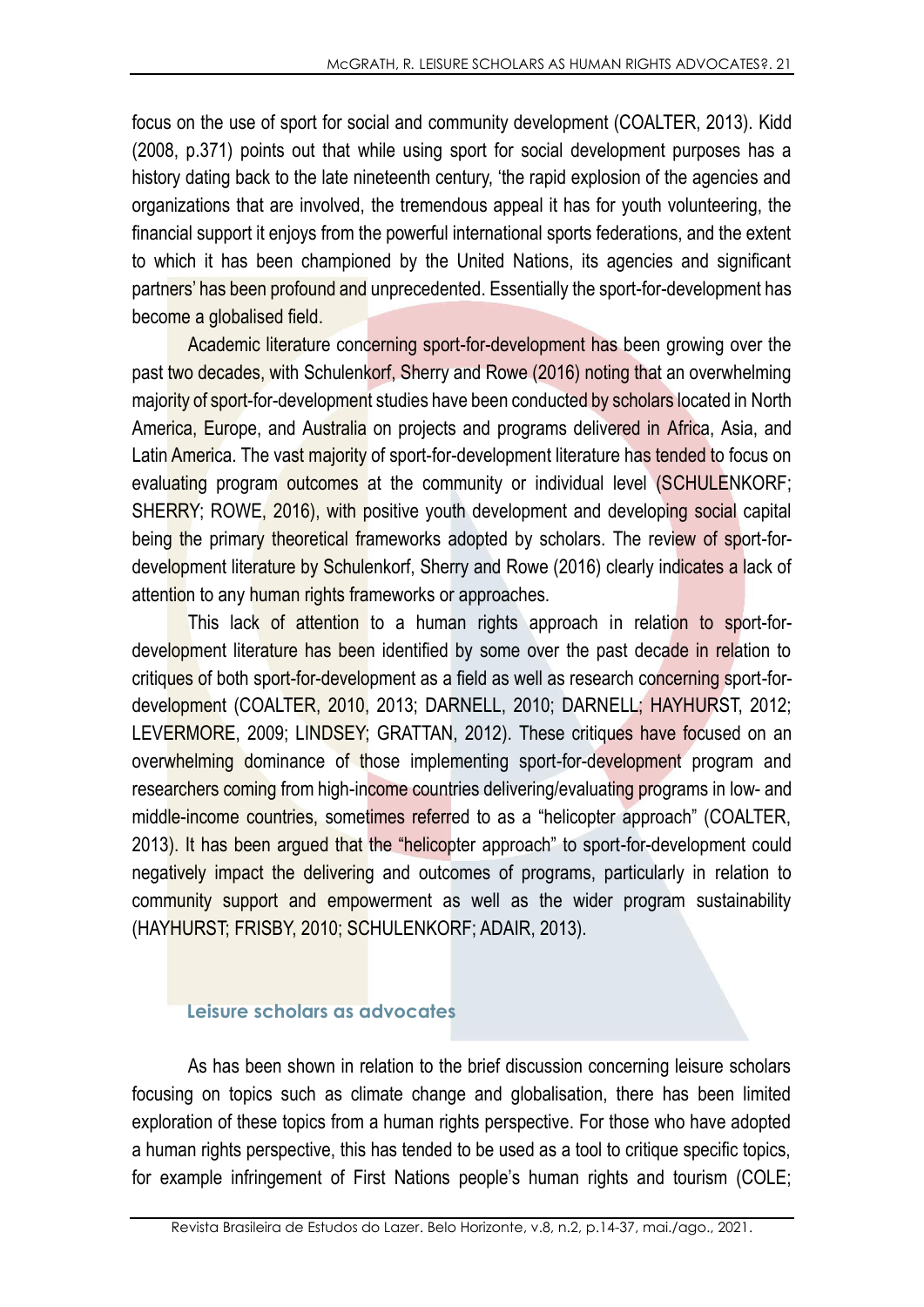ERIKSSON, 2010) or sport-for-development programs (COALTER, 2010). The question then becomes, are these scholars human rights advocates? Using human rights frameworks to critique societies could be viewed as a form of advocacy, that is arguing for change. Or are these scholars located within criticalist epistemologies, that is adopting a methodological paradigm to explore and unpack the status quo? Could those adopting a criticalist position be referred to as advocates?

Nelson and Vucetich (2009) argue that scholars have a social responsibility to be advocates, as they not only have an obligation to serve society (as many of them are supported in some way by public monies) but that the skills, abilities, knowledge and understanding scholars bring to topics should be used to advance societies for the betterment of all. Furthermore, scholars have power and privilege through their advanced status bestowed upon them by societies. This social standing requires scholars to utilise their position to advocate.

It should be noted that, as with any aspect of professional life, there can be costs associated with taking any form of action, particularly in relation to advocacy. The current environment within which scholars are employed does not take into account any form of advocacy as an aspect of academic labour. As Boncori, Sicca and Bizjak (2020, p.1) point out, academics are being managed and held accountable based 'on quantitative metrics regarding performance, budgets, human resource management and income generation'. Academic performance is based on student feedback as well as numbers of peer reviewed journal publications and grant submissions. Development of academic knowledge has become focused on vocationalism and its use within market-based workplaces (OLSSEN; PETERS, 2005). The academic workplace has also become casualised as 'universities turn towards more corporate management models, they increasingly use and exploit cheap faculty labor' (GIROUX, 2014, p.20). Insecure academic employment has become the norm across the globe (TIGHT, 2019), with increasing pressures to "perform" resulting in workplace stress, increasing workloads, and poor morale (TABERNER, 2018). External barriers have also arisen in recent years in relation to academics adopting an advocacy role, these being the increasing competition for funding (EDWARDS; ROY, 2017) as well as the anti-intellectualism/science movement that has taken hold in many nations (MERKLEY, 2020; REYES, 2020).

While changes within the academic environment can be viewed as a disincentive to adopt any form of advocacy, there has also been some resistance within academia to many of the previously cited barriers (MAHONY; WEINER 2019). For some scholars, conducting self or unfunded research has become a way to enable them to pursue studies and develop knowledge that is not directed or controlled by business or government interests (EDWARDS, 2020; FELDMAN; SANDOVAL, 2018; SMITH; DELAMONT, 2019), while others "carve out spaces" for themselves within their institutions that enable them to pursue scholarly activities that is of interest to them and enable them to 'practise with integrity'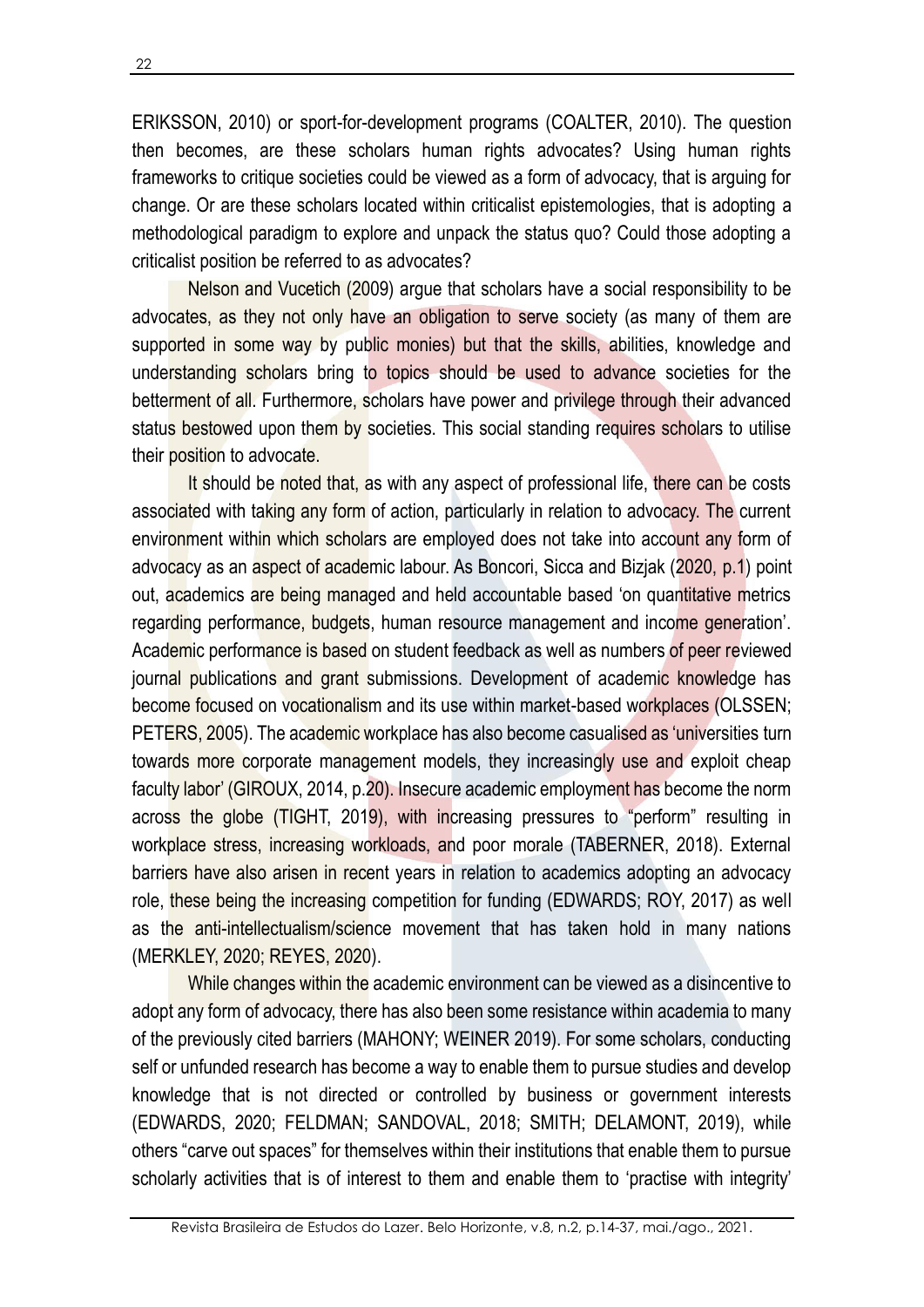(CLEGG, 2008, p.340).

## **Adopting an advocacy role**

As with most academic fields, leisure scholars often relate and/or align the focus of their study to broader debates in introductions and discussions of their papers. This can be viewed as a subtle form of advocacy; however advocacy is more than this. It requires moving beyond academic audiences to communicating findings and positions to a broader range of audiences, including the general public, the media and decision makers (FOOTE; KROGMAN; SPENCE, 2009). As was pointed out at the start of this paper, leisure is a human right. This is not in dispute. As such, leisure scholars should be advocating for leisure as a human right beyond the academy. However, there is very little quidance in relation to how to adopt an advocacy role, particularly within the leisure field. Drawing from Foote, Krogman and Spence (2009) this paper puts forward a number of key points through which scholars can structure academic advocacy.

# **Positioning**

Leisure scholars need to openly and consistently espouse their position and the values that underpin their advocacy of leisure as a human right. This needs to be more than indicating support within a brief paragraph of an academic paper. There is a need for leisure scholars to 'reveal' themselves both within their academic community as well as to those outside the academy. This also requires openly identifying one's epistemological positioning by explain how human rights problems are conceptualised by the leisure scholar. By doing so enables others to develop an understanding of the knowledge put forward by a leisure scholar aligns with arguments for actionable change. An example of a leisure scholar 'revealing' themself is the Critical Commentary piece by Darcy (2019). In this article Darcy not only reflects on his journey as a human rights advocate but also the underpinning experiences and positionings he has adopted throughout. The article itself was drawn from a keynote address by Darcy during the 2017 Australia and New Zealand Association of Leisure Studies conference held in Hobart Tasmania.

The opportunity for Darcy to 'reveal' himself as a human rights advocate within leisure studies in such an open way is (unfortunately) rare. There is a need within the leisure studies academy for more opportunities to be provided to scholars to 'present' their positionings. This could be through leisure studies journals putting out calls for short, reflective autobiographical articles encouraging established and emerging leisure scholars to briefly share their advocacy 'position'. These advocacy 'positioning' articles could then self-referenced in future papers by leisure scholars. This would not only reduce the number of times a leisure scholar would be required to 'reveal' themselves within papers but also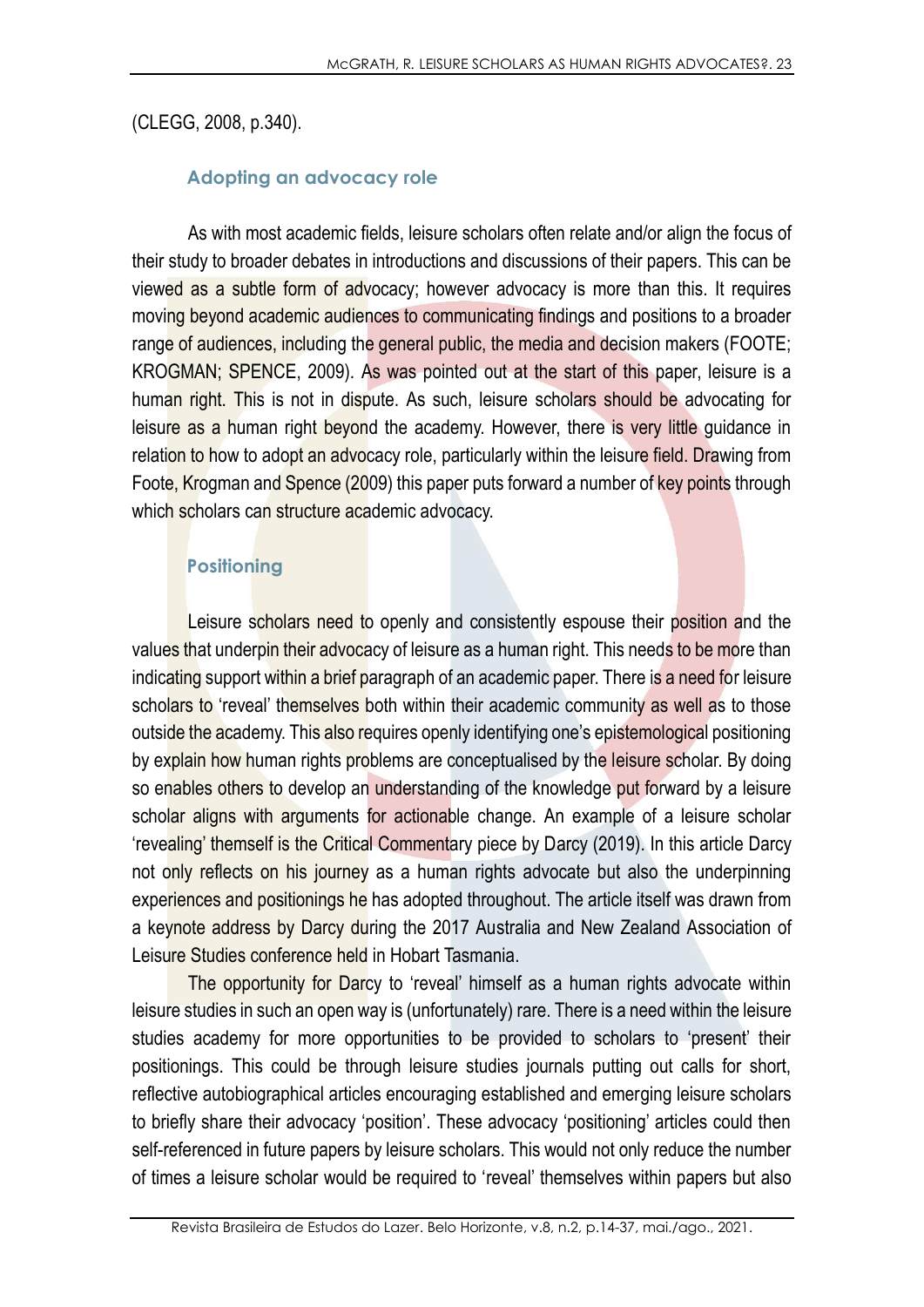provide an opportunity for other scholars to 'align' themselves with colleagues in their own papers. Leisure studies organisations could also be involved using a similar call amongst their membership to then promote these biographical pieces via their websites and social media platforms. Leisure scholar themselves could utilise sections of their developed autobiographical work on their university staff websites. These advocacy 'positioning' statements could also form part of any media release concerning research findings.

In relation to research findings advocating for change, leisure scholars need to be aware that the general public and media may not be aware of the nuances embedded with academic research. Conversely, leisure scholars may not be fully aware of the sociopolitical environment in which research findings are positioned to advocate for change. The ability to translate academic knowledge and findings for the lay community can be challenging (FENNELL, 2021). Hardy, Vorobjovas-Pinta and Eccleston (2018) point out clear, coherent communication is the key issue in relation to academic knowledge translation, particularly in relation to advocating for change. Being able to 'speak the same language' is vital. This requires leisure scholars to position themselves with a variety of nonacademic stakeholder groups, including government and non-government agencies as well as the media (both traditional and digital). Academic knowledge translation via digital and social media has been emerging as the newest frontier for scholars to embrace (BARTON; MEROLLI, 2019). Leisure scholars need to adopt a digital/social media position that can enable them to 'reach out' to the general community. This can be through the use of popular social media platforms (such as Twitter and Facebook) or trusted blogging/news platforms (for example leisure studies association websites) or for the more adventurous producing audio/video podcasts that could be disseminated via platforms such as Soundcloud or Spotify or YouTube.

#### **Transparency**

Aligned with the need for leisure scholars to clearly articulate their positioning in relation to human rights advocacy is the need for transparency. While all scholars are required to attend to transparency in relation to university research ethics, transparency in regard to scholars as advocates extends this further. Leisure scholars advocating for human rights need to be transparent in relation to their level of expertise. Scholarly engagement needs to be predicated on academic findings and research synthesis. While leisure scholars can engage with debates outside their specific expertise as trained thinkers, they need to ensure they are transparent in relation to their level of knowledge concerning topics as well as being open to alternative positions and understandings. Essentially, leisure scholars as human rights advocates should be prepared to accept alternative propositions, both in regard to their field of expertise as well as other scholarly fields.

While there are some transparency processes in relation to attending to or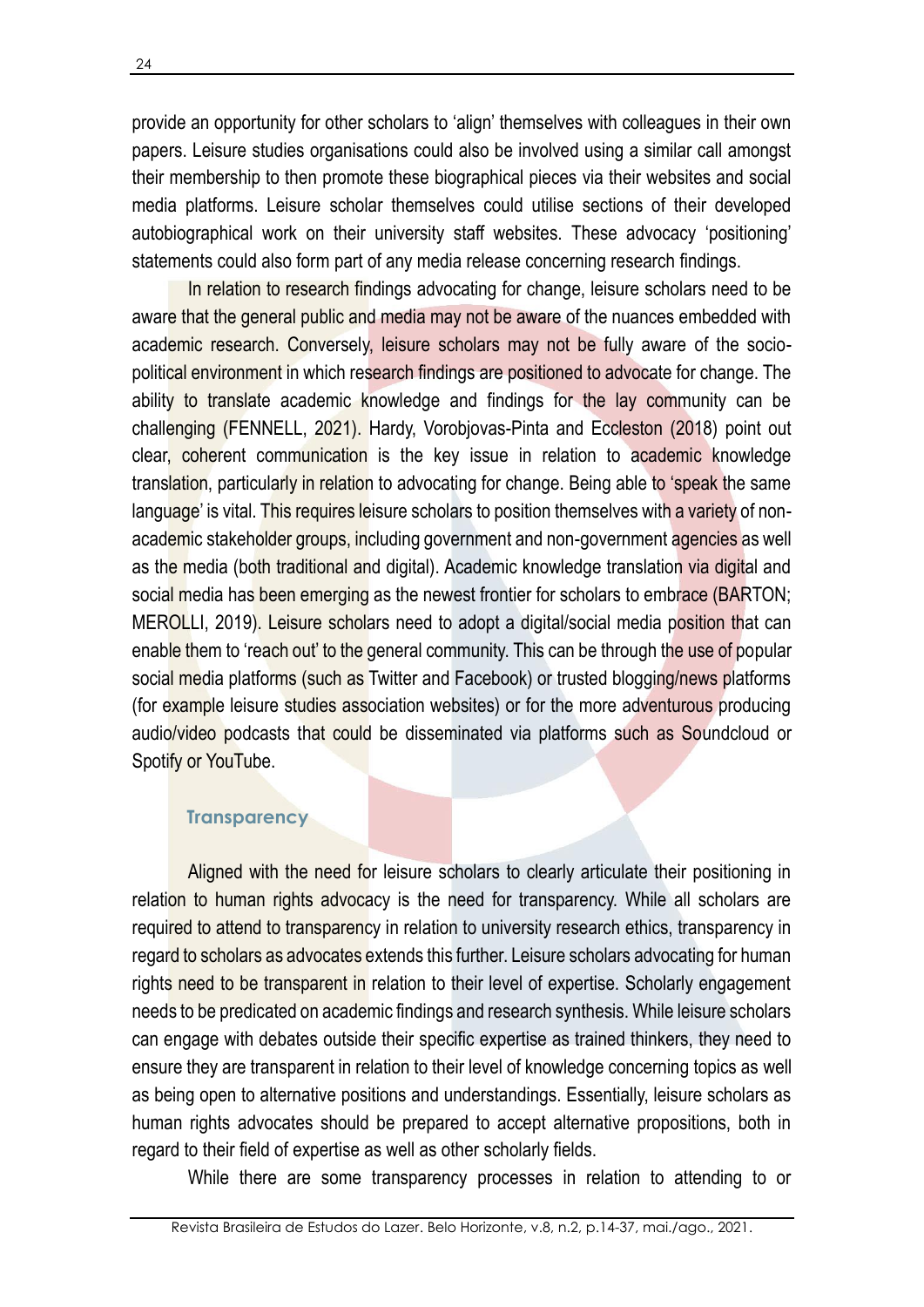amending journal publication errors or omissions (TEIXEIRA DA SILVA, 2017), there is very little guidance for scholars advocating for change. Some have argued that there is a potential for scholars adopting an advocacy position to alter data or findings, selectively frame an argument, or produce errors through 'omission, logic, fact, or conflation' (FOOTE; KROGMAN; SPENCE, 2009, p.586). While this could occur, it could also be argued that these same unethical academic practices could arise from scholarly research funded by industry and/or governments (MACFARLANE, 2010). There is a need for all leisure scholars advocating for human rights to be transparent not only with how they conduct their research but also how they present and promote findings to both academic and non-academic audiences.

### **Networking**

Leisure scholar advocates need to network. As previously indicated, developing a clear and consistent position requires engaging with multiple stakeholders. While academic conferences, journal publications and digital academic networking platforms (such as ResearchGate, Academia.edu, Mendeley, Zotero, and CiteULike) can provide opportunities for scholars to connect, this remains highly insular (OVADIA, 2014; THELWALL; KOUSHA, 2014). Leisure scholar advocates need to move beyond academic networks. Darcy (2019) identifies how as an academic leisure scholar his involvement with industry linked research as well as being a member of community-based organisations can support communities and affect policy level change. It is clear from the Critical Commentary by Darcy (2019) that he has drawn from his academic research and knowledge, as well as personal experience, to influence public debate and to find solutions to issues faced by people with a disability in the community by actively networking and collaborating with a variety of stakeholders.

Networking and collaborating across various sectors can enable leisure scholar advocates to not only disseminate research evidence but also provides an opportunity to relocate academic teaching and learning beyond the confines of the university (FLOOD MARTIN; DREHER, 2013). Connell (2019) argues there is a need for university academics to move beyond the technical or professional training of graduates to one that also involves a cultural and civic purpose. Engaging with the general community, the media as well as government and non-government agencies can provide scholars with an opportunity to share not only their knowledge and research practices but also learn from others. The opportunity to provide civic educational engagement aligns with the eco-versity movement (ECO-VERSITIES, 2018) whereby academics, practitioners and community members come together to re-imagine the formal higher education system to develop knowledge and practice in an effort to. 'transform the unsustainable and unjust economic, political and social systems/mindsets that dominate the planet'.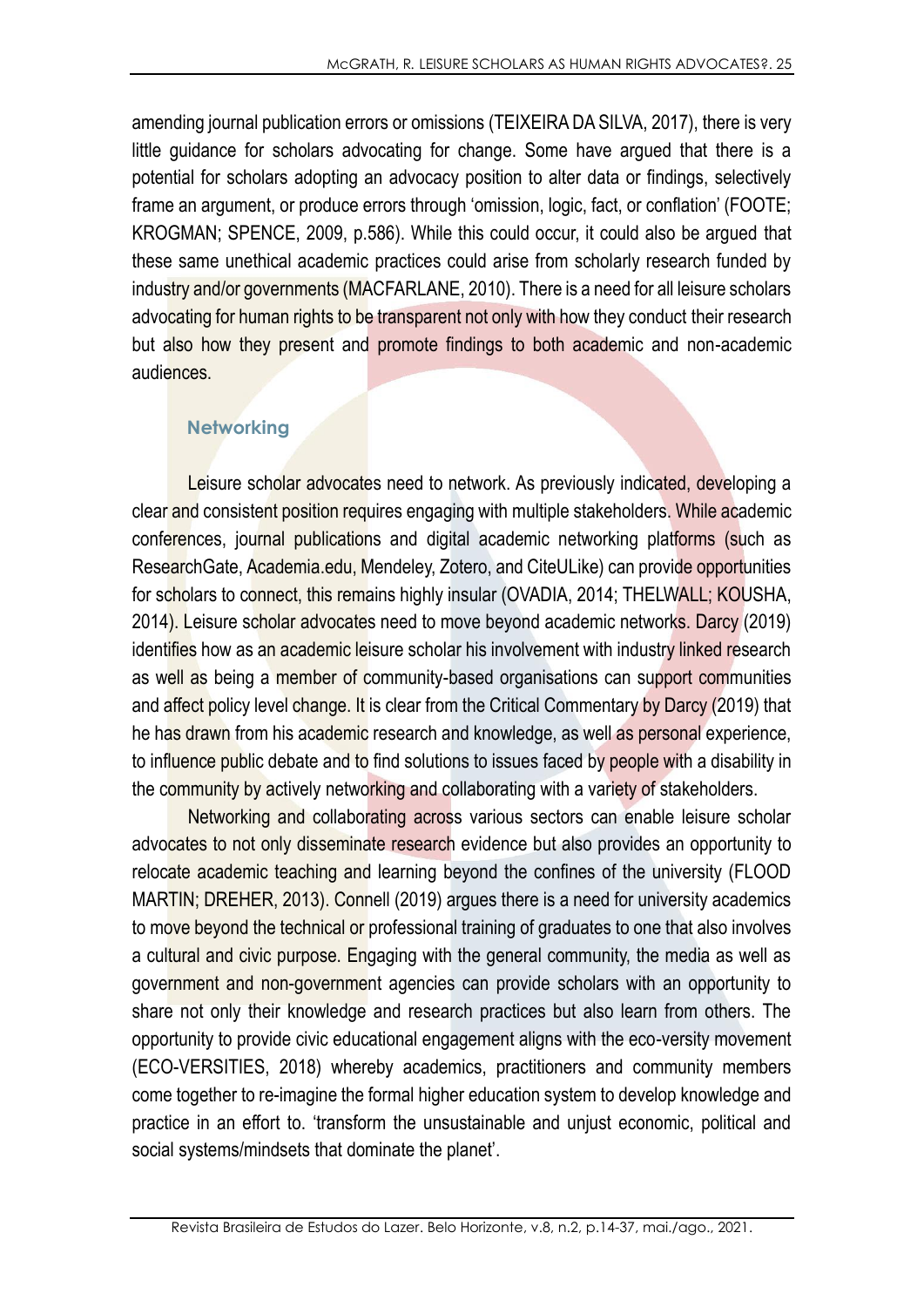#### **Final points**

Academic advocacy is rarely discussed openly amongst scholars. While a vast number of leisure scholars conduct studies exploring issues that infringe on various population groups' human rights much of this knowledge remains hidden from the general public, the media and decisionmakers. This is not to say there are no leisure scholars adopting advocacy roles or that leisure scholars are not seeking to find ways to advocate. The issue is that these advocacy voices are segregated and isolated. As a field, leisure studies is disparate and segmented (TOWER *et al.* 2018). Rarely do we speak as one. The challenges concerning leisure as a human right will not be overcome quickly or by a few advocates. It requires the efforts, actions, and support of all across leisure studies. This will require collaboration. Collaboration within and across leisure studies organisations. It will require collaboration between leisure studies scholars and other fields (for example environmental science or workplace relations).

There is a need for the leisure studies field to discuss and bring forward the voices of those who are powerless and the dispossessed, those whose human rights have been directly and indirectly affected by government policies. While there is a need for the leisure scholar community to develop, share and promote clear and unambiguous positions on various global challenges (for example climate change and sustainable leisure), there is a need to move beyond words. There is a need to adopt advocacy positions that inform and influence practice. Not just the practice of those in the leisure field but all. This cannot be achieved by the few. It requires leisure studies scholars to work with colleagues, their students, communities as well as government and non-government.

When drafting the Anti-Racism Charge (AUSTRALIAN AND NEW ZEALAND ASSOCIATION FOR LEISURE STUDIES, 2020) issued by numerous leisure studies organisations in 2020, the starting point was not to put out another statement, another pledge, another plethora of well-intentioned words. It began by recognising the need to "out" injustices and to identify ways we, as leisure scholars both individually and collectively could 'change the ways that the world is reflected in our functioning'. This resulted in a Charge. A Charge to consistently include in all leisure studies forums opportunities to express and engage with disruptions to all forms of power and oppression. To reveal and acknowledge the 'voices of colour that have been articulating a knowledge levied against anti-Blackness, racism, xenophobia, historical discrimination, anti-capitalism, and settler colonialism' in all leisure scholar work, including teaching.

Leisure is a human right.

Having quality of life is untenable if we cannot live. With a moral imagination, we have a great deal of work to do to support taking back the commons. But individually and collectively, we can make a difference.

(AUSTRALIAN AND NEW ZEALAND ASSOCIATION FOR LEISURE STUDIES, 2020)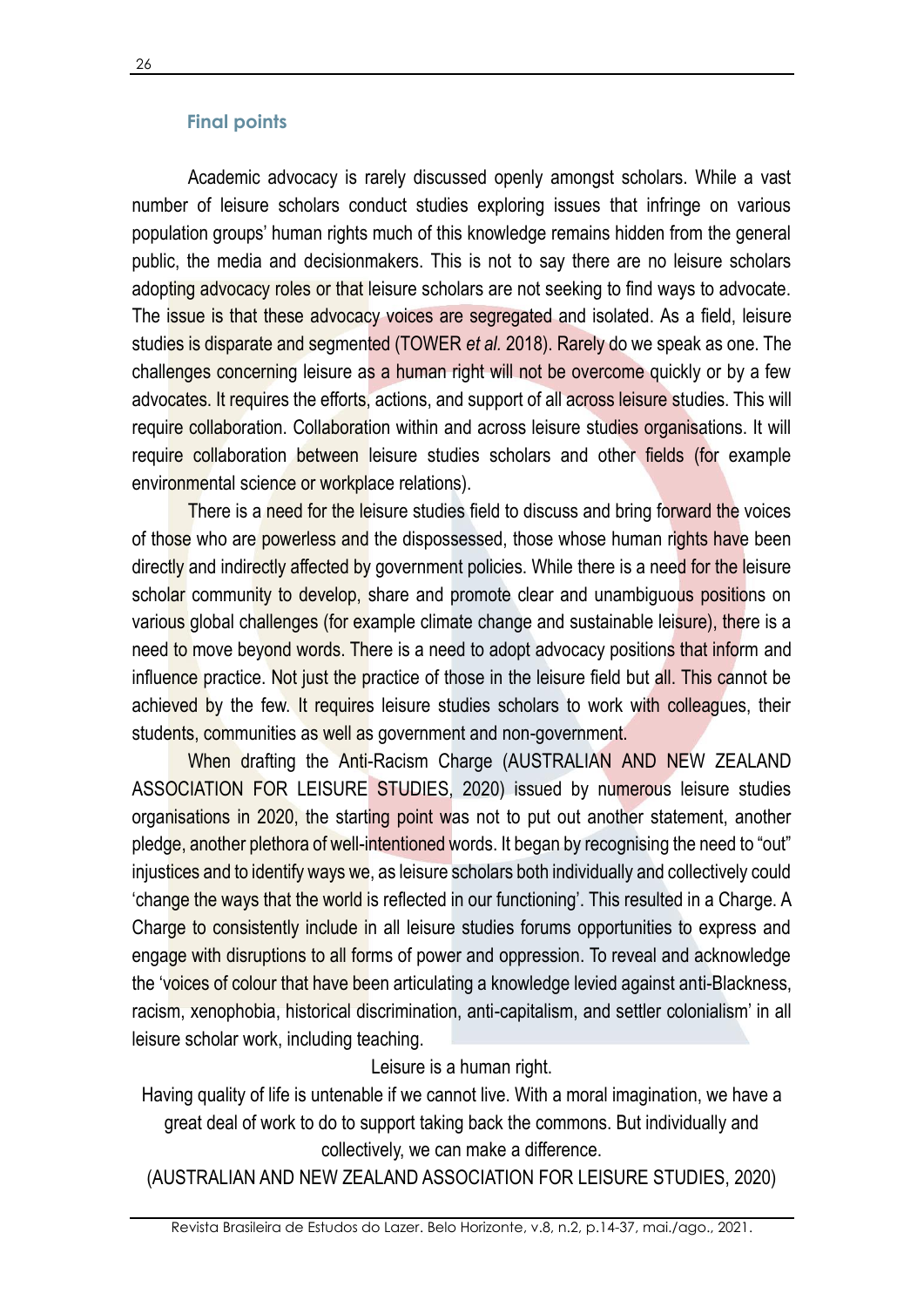### **REFERENCES**

AFRICAN COMMISSION ON HUMAN AND PEOPLES' RIGHTS (ACHPR). **African (Banjul) Charter on Human and Peoples' Rights**. 1981. Disponível em: https://www.achpr.org/legalinstruments/detail?id=49. Acesso em: 12 mar 2021.

ASEAN. **ASEAN Human Rights Declaration**. 2012. Disponível em: https://asean.org/asean-human-rights-declaration/. Acesso em 12 mar 2021.

AUSTRALIAN ACADEMY OF SCIENCE. **What are the impacts of climate change**. 2020. Disponível em: https://www.science.org.au/learning/general-audience/science-climatechange/7-what-are-impacts-of-climate-change. Acesso em: 4 fev. 2021.

AUSTRALIAN AND NEW ZEALAND ASSOCIATION FOR LEISURE STUDIES. **A Joint Charge Statement by TALS/ALSA/AEME/ANZALS/CALS/LARASA/LSA/WLO**. Disponível em: https://www.anzals.org.au/news/a-joint-charge-statement-by-tals-anzalscals-larasa-lsa/. Acesso em: 19 mar 2021.

BARTON, Christian J.; MEROLLI, Mark A. It is time to replace publish or perish with get visible or vanish: opportunities where digital and social media can reshape knowledge translation. **British Journal of Sports Medicine**, Londres, v. 53, n. 10, p. 594-598, 2019.

BERNARD, Paquito *et al*. Climate change, physical activity and sport: a systematic review. **Sports Medicine**, Auckland**,** p.1-19, fev. 2021.

BEST, Shaun. **Leisure studies:** themes and perspectives. London: Sage, 2009.

BONCORI, Ilaria; SICCA, Luigi M.; BIZJAK, Davide. Workload allocation models in academia: panopticon of neoliberal control or tools for resistance? **Tamara Journal for Critical Organization Inquiry**, Varsóvia, v. 8, n. 1, p.51-69, 2020.

BRAMWELL, Bill; LANE, Bernard. Priorities in sustainable tourism research. **Journal of Sustainable Tourism**, Otago, v. 16, n. 1, p.1-4, 2008.

BULL, Chris; HOOSE, Jayne; WEED, Mike. **An Introduction to Leisure Studies**. Harlow: Pearson Education, 2003.

CAUDWELL, Jayne; MCGEE, Darragh. From promotion to protection: human rights and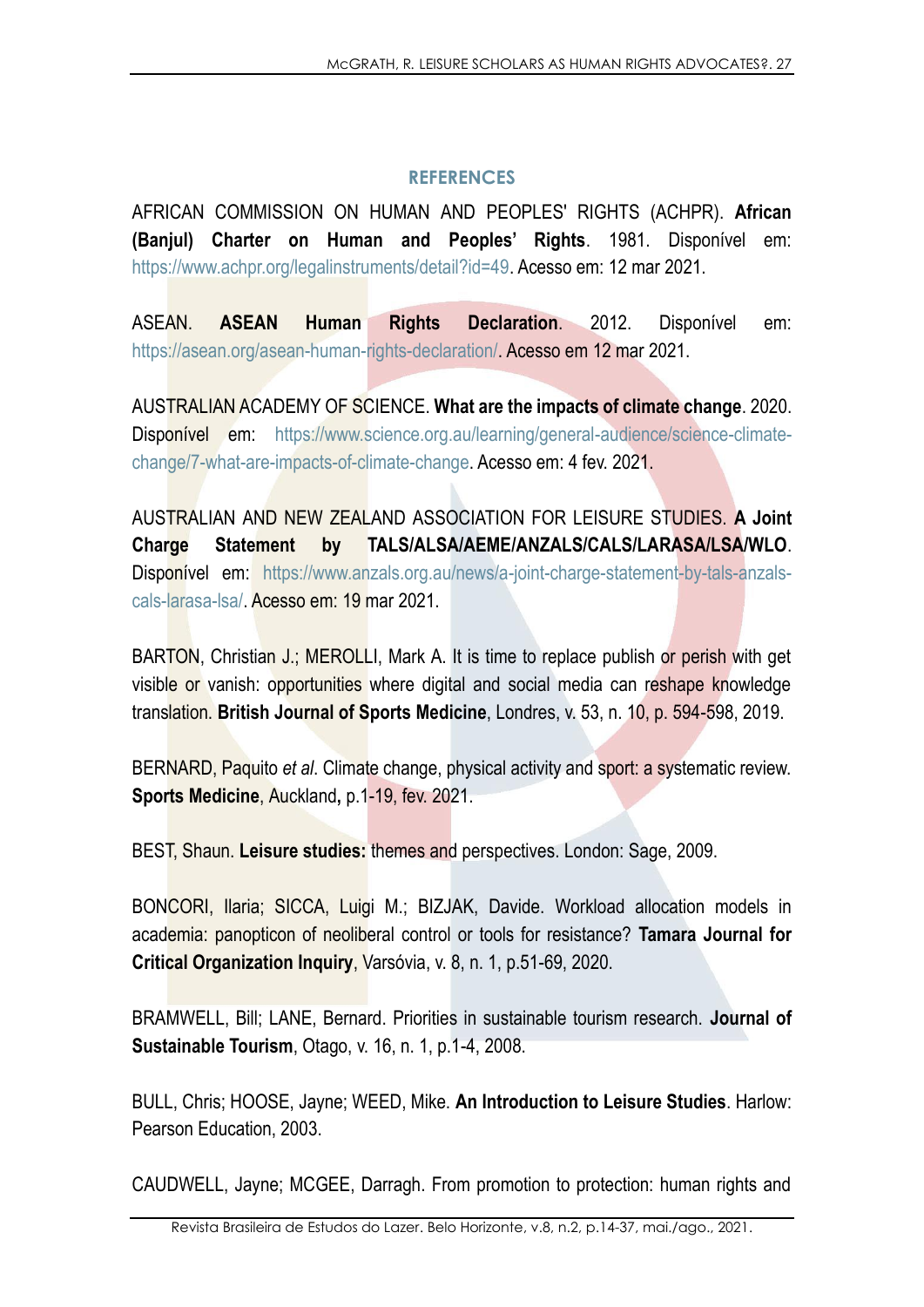events, leisure and sport, **Leisure Studies**, Ormskirk, v. 37, n. 1, p.1–10, 2018.

CLEGG, Sue. Academic identities under threat? **British Educational Research Journal**, Londres, v. 34, n. 3, p.329–345, 2008.

COALTER, Fred. **Sport for development: What game are we playing?** Londres: Routledge, 2013.

COALTER, Fred. The politics of sport-for-development: Limited focus programmes and broad gauge problems?. **International review for the sociology of sport**, Constança, v.45, n.3, p.295-314, 2010.

COLE, Stroma; ERIKSSON, Jenny. Tourism and human rights. *In*: COLE, S.; MORGAN, N.(orgs.). **Tourism and inequality:** problems and prospects. Oxfordshire: CABI, 2010. p.107-125.

COUNCIL OF EUROPE. **European Social Charter**. França: Council of Europe, 1961. Disponível em: https://www.coe.int/en/web/conventions/full-list/-/conventions/treaty/035. Acesso em: 12 mar 2021.

CONNELL, Raewyn. **The good university:** what universities actually do and why its time for radical change. Londres: Zed Books, 2019.

DARCY, Simon. Leisure with impact: research, human rights, and advocacy in a reflective review of a research career. **Annals of Leisure Research**, Londres, v.22, n.3, p.273-285, 2019.

DARNELL, Simon C. Power, politics and "sport for development and peace: Investigating the utility of sport for international development. **Sociology of Sport Journal**, West Lafayette, v. 27, p.54-75, 2010.

DARNELL, Simon C.; HAYHURST, Lyndsay. Hegemony, postcolonialism and sport-fordevelopment: a response to Lindsey and Grattan. **International Journal of Sport Policy and Politics**, Manchester, v.4, n.1, p.111–124, 2012.

DASTON, Lorraine; GALISON, Peter. **Objectivity**. New Jersey: Princeton University Press, 2021.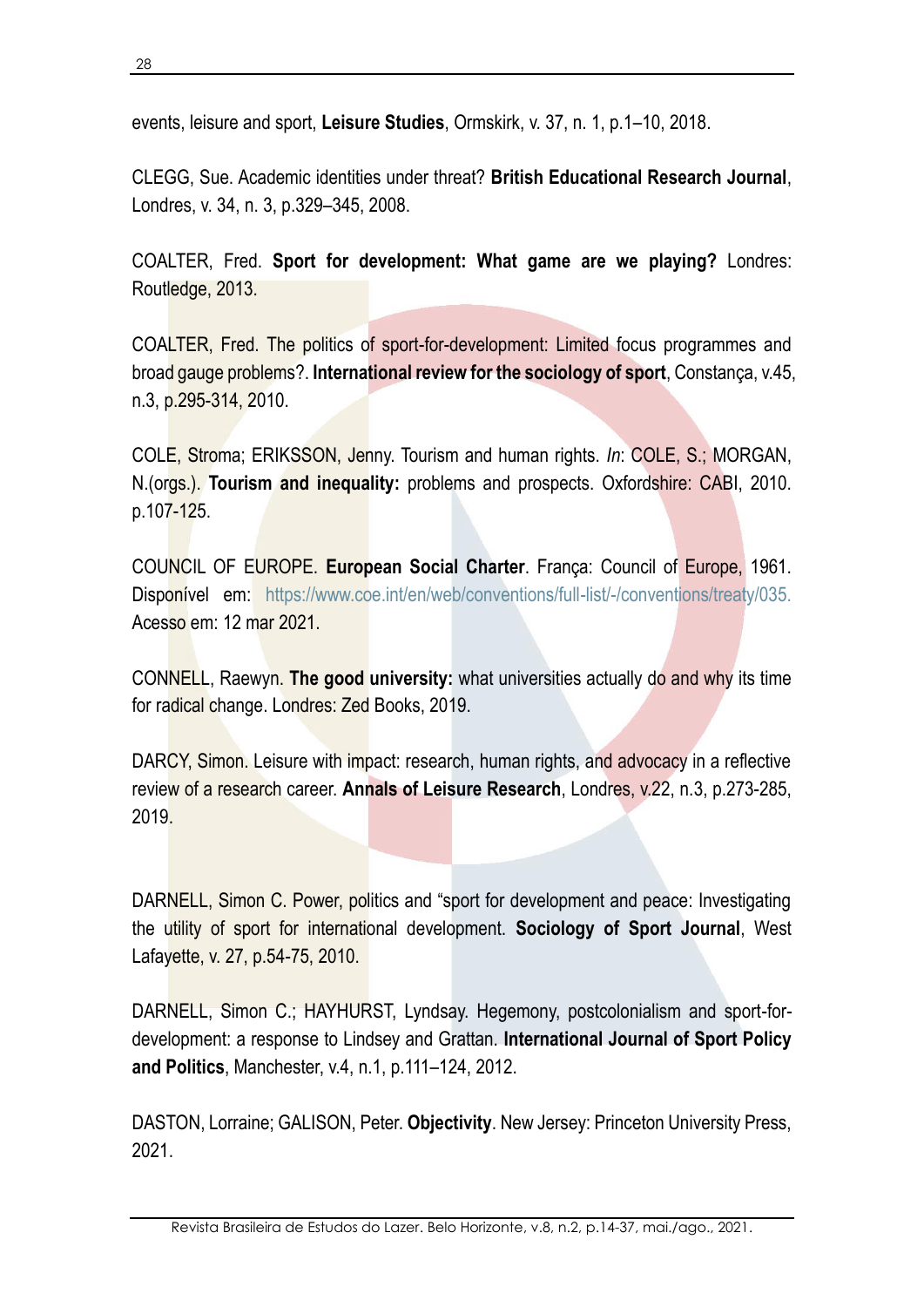DINGLE, Greg W.; STEWART, Bob. Playing the climate game: Climate change impacts, resilience and adaptation in the climate-dependent sport sector. **Managing Sport and Leisure**, Liverpool, v.23, n.4-6, p.293-314, 2018.

ECO-VERSITIES. **Home**. 2018. Disponível em: https://ecoversities.org/. Acesso em: 19 mar. de 2021.

EDGAR, Andrew. Sport and Climate Change. **Sport, Ethics and Philosophy**, Swansea, v.14, n.1, p.1-3, 2020.

EDWARDS, Marc A.; ROY, Siddhartha. Academic research in the 21st century: maintaining scientific integrity in a climate of perverse incentives and hypercompetition. **Environmental engineering science,** Nova York, v.34, n.1, p.51-61, 2017.

EDWARDS, Rosalind. Why do academics do unfunded research? Resistance, compliance and identity in the UK neo-liberal university. **Studies in Higher Education**, Melbourne, p.1- 11, 2020.

ELKINS, Zachary; GINSBURG, Tom; MELTON, James. **Characteristics of National Constitutions, Version 2.0.** 2014. Disponível em: [https://www.comparativeconstitutionsproject.org.](https://www.comparativeconstitutionsproject.org/) Acesso em: 12 mar. 2021.

FELDMAN, Zeena; SANDOVAL, Marisol. Metric power and the academic self: neoliberalism, knowledge and resistance in the british university. **TripleC**, Londres, v.16, n.1, p.214–33, 2018.

FENNELL, David A. The tourism knowledge translation framework: bridging the canyon between theory and practice. **Current Issues in Tourism**, Londres, p.1-18, 2021.

FOX, Ken. Can you hear the music? Toward a polyphonic leisure scholarship. *In*: PAISLEY K.; DUSTIN, D. (Eds.). **Speaking up and speaking out**: working for social and environmental justice through parks, recreation, and leisure. Champaign, IL: Sagamore, 2011. p. 181-192.

FLOOD, Michael; MARTIN, Brian; DREHER, Tanja. Combining academia and activism: Common obstacles and useful tools. **Australian Universities' Review**, Adelaine, v.55, n.1, p.17-26, 2013.

FOOTE, Lee; KROGMAN, Naomi; SPENCE, John., 2009. Should academics advocate on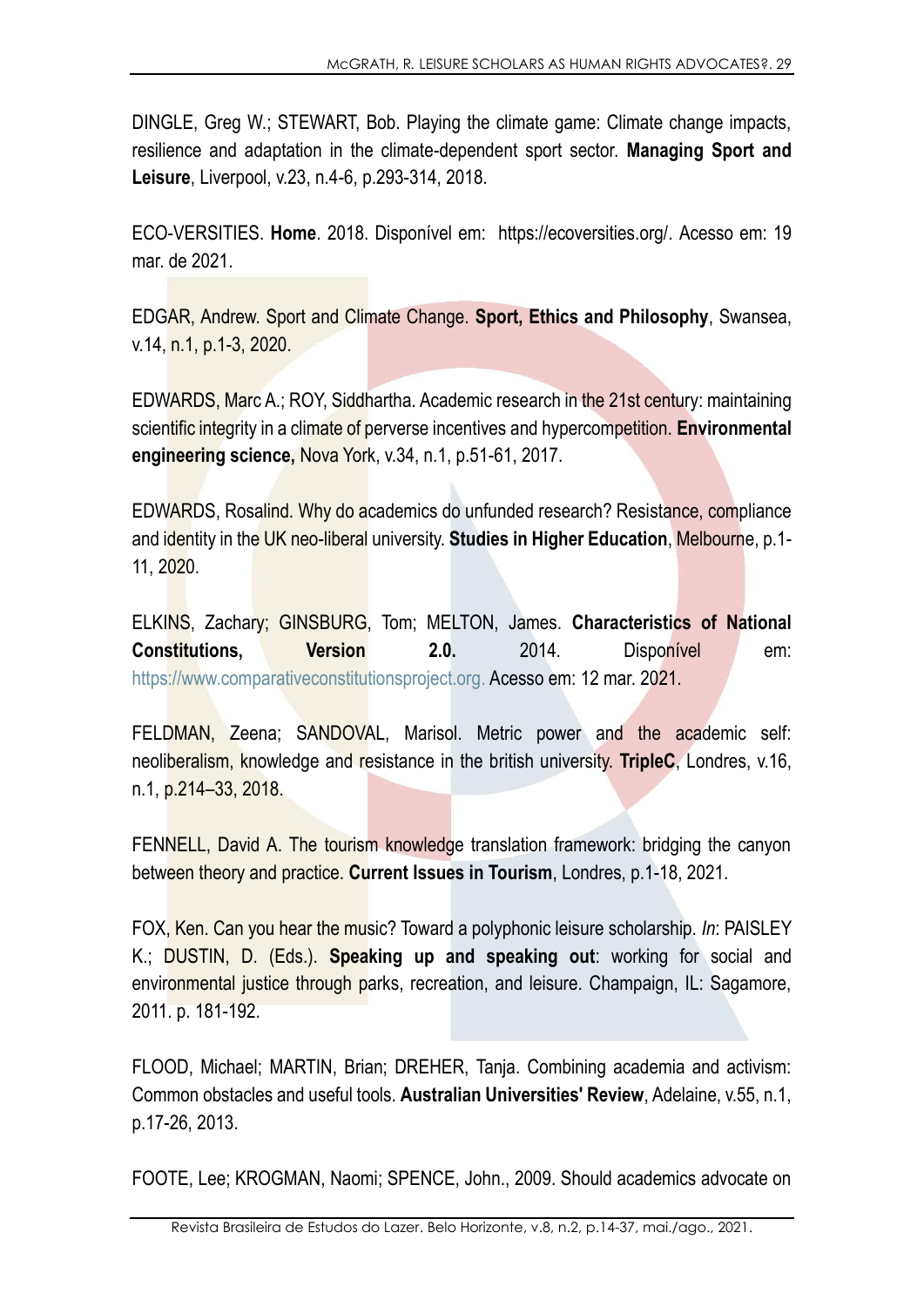environmental issues?. **Society and Natural Resources**, Madison, v.22, n.6, p.579-589, 2009.

GIROUX, Hentry. **Neoliberalism's war on higher education**. Chicago, IL: Haymarket, 2014.

HALPIN, Patrick N. Global climate change and natural-area protection: management responses and research directions. **Ecological Applications**, Washington, v.7, n.3, p.828- 843, 1997.

HARDY, Anne; VOROBJOVAS-PINTA, Oskaras; ECCLESTON, Richard. Enhancing knowledge transfer in tourism: an elaboration likelihood model approach. **Journal of Hospitality and Tourism Management**, Colúmbia, v.37, p.33–41, 2018.

HARLAND, Tony *et al*. Neoliberalism and the academic as critic and conscience of society. **Teaching in Higher Education,** Londres, v.15, n.1, p.85-96, 2010.

HAYHURST, Lyndsay; FRISBY, Wendy. Inevitable tensions: Swiss and Canadian sport for development NGO perspectives on partnerships with high performance sport. **European Sport Management Quarterly**, v.10, n.1, p.75–96, 2010.

HIGGINS-DESBIOLLES, Freya *et al*. Degrowing tourism: Rethinking tourism. **Journal of Sustainable Tourism**, Londres, v.27, n.12, p.1926-1944, 2019.

HIGGINS-DESBIOLLES, Freya. Socialising tourism for social and ecological justice after COVID-19. **Tourism Geographies**, Londres, v.22, n.3, p.610-623, 2020.

HIGGINS-DESBIOLLES, Freya; WHYTE, Kyle P. Tourism and human rights. In Hall, C.Michael; GÖSSLING, Steffan; SCOTT, Daniel. (Eds.), **The Routledge handbook of tourism and sustainability**. London: Routledge, 2015. p.105-116.

HORNE, John. Understanding the denial of abuses of human rights connected to sports mega-events. **Leisure Studies**, Ormskirk, v.37, n.1, p.11-21, 2018.

IPCC. INTERGOVERNMENTAL PANEL ON CLIMATE CHANGE 2018, **Global warming of 1.5 °C**. Disponível em: http://www.ipcc.ch/report/sr15/. Acesso em: 19 mar. 2021.

JENNINGS, Michael D.; HARRIS, Grant M. Climate change and ecosystem composition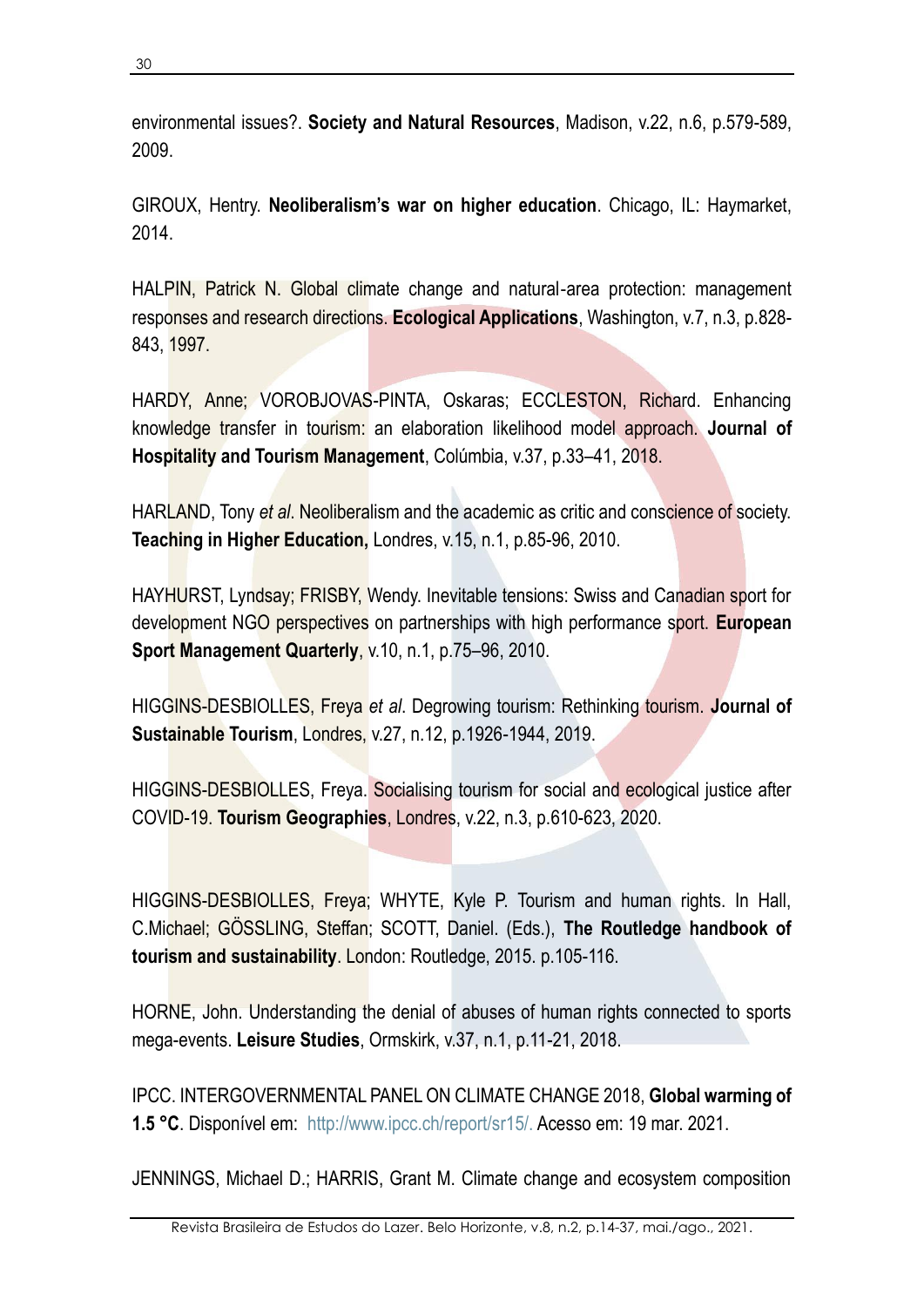across large landscapes. **Landscape Ecology**, Tempe, v.32, n.1, p.195-207, 2017.

JONES, Nancy L. A code of ethics for the life sciences. **Science and engineering ethics**, Berlim, v. 13, n. 1, p. 25-43, 2007.

KELLISON, Timothy B.; CASPER, Jonathan M. Environmental legacy of mega sport events. *In*: BRITTAIN, I. *et al.* **Legacies and mega events: Fact or fairy tales**, Londres: Routledge, 2017. p. 445-455.

KIDD, Bruce. A new social movement: Sport for development and peace. **Sport in society**, Londres, v. 11, v. 4, p. 370-380, 2008.

LATHER, Patti. Scientific research in education: a critical perspective. **British educational research journal**, Londres, v. 30, n. 6, p. 759-772, 2004.

LENZEN, Manfred *et al*. The carbon footprint of global tourism. **Nature Climate Change**, Los angeles, v.8, n.6, p.522-528, 2018.

LEVERMORE, Roger. Sport-in-international development: theoretical frameworks. *In*: LEVERMORE, Roger; BEACOM, Aaron (orgs.), **Sport and international development**. Basingstoke, U.K.: Palgrave Macmillan, 2009. p.26-54.

LEWIS, Gemma K.; MAXWELL, Hazel; HAWKINS, Clayton J. Leisure as an agent of social change: special issue introduction. **Annals of Leisure Research**, Londres, v.22, n.3, p.269- 272, 2019.

LINDSEY, Iain; GRATTAN, Alan. An 'international movement'? Decentring sport-fordevelopment within Zambian communities. **International Journal of Sport Policy and Politics**, Londres, v. 4, n. 1, p. 91–110, 2012.

MACFARLANE, Bruce. **Researching with integrity:** the ethics of academic enquiry. Londres: Routledge, 2010.

MAGUIRE, Joseph. 'Real politic' or 'ethically based': Sport, globalization, migration and nation-state policies. **Sport in Society**, Londres, v.11, n.4, p.443-458, 2008.

MAHONY, Pat; WEINER, Gaby. Neo-liberalism and the State of Higher Education in the UK.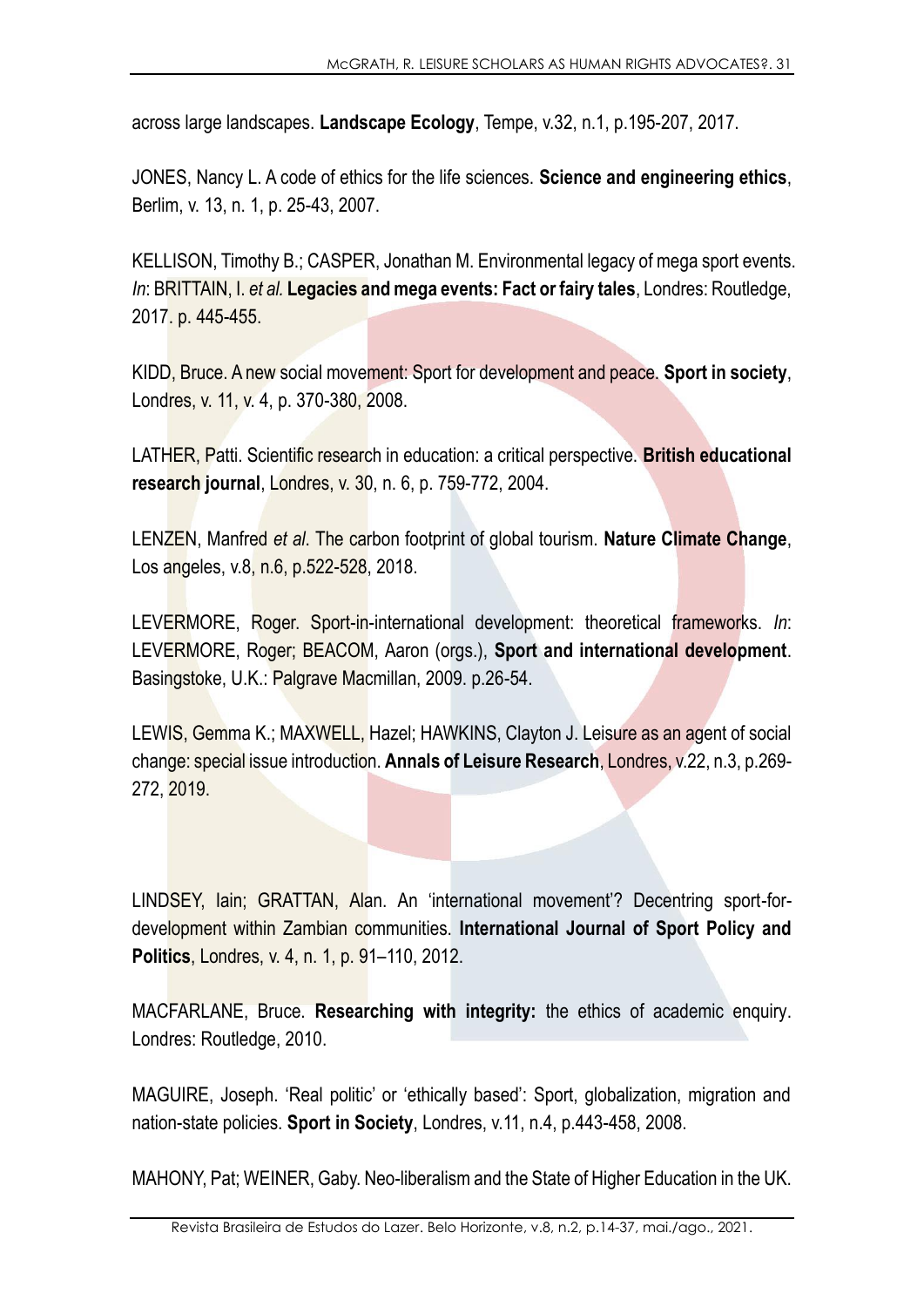**Journal of Further and Higher Education**, Londres, v. 43, n. 4, p.560–72, 2019.

MERKLEY, Eric. Anti-intellectualism, populism, and motivated resistance to expert consensus. **Public Opinion Quarterly**, Oxônia, v.84, n.1, p.24-48, 2020.

NELSON, Michael P.; VUCETICH, John A. On advocacy by environmental scientists: what, whether, why, and how. **Conservation Biology**, Londres, v. 23, n. 5, p.1090-1101, 2009.

OBRADOVICH, Nick; FOWLER, James H. Climate change may alter human physical activity patterns. **Nature Human Behaviour**, Berlim, v.1, n.5, p.1-7, 2017.

OLSSEN, Mark; PETERS, Michael A. Neoliberalism, higher education and the knowledge economy: From the free market to knowledge capitalism. **Journal of Educational Policy**, Londres, v. 20, n. 3, p.313–45, 2005.

ORR, Madeleine. On the potential impacts of climate change on baseball and cross-country skiing. **Managing Sport and Leisure**, Londres, v. 25, n. 4, p. 307-320, 2020.

OVADIA, Steven. ResearchGate and Academia.edu: Academic social networks. **Behavioral & Social Sciences Librarian**, Londres, v. 33, n. 3, p.165–169, 2014.

REYES, Antonio. I, Trump: The cult of personality, anti-intellectualism and the Post-Truth era. **Journal of Language and Politics**, Amsterdam, v. 19, n. 6, p. 869-892, 2020.

RIFKIN, Daniel I.; LONG, Michael W.; PERRY, Melissa J. Climate change and sleep: A systematic review of the literature and conceptual framework. **Sleep medicine reviews***,* Amsterdam, v.42, p.3-9, 2018.

RISSEL, Chris E. Active travel: a climate change mitigation strategy with co-benefits for health. **New South Wales public health bulletin**, Sydney, v. 20, n. 2, p.10-13, 2009.

ROJEK, Chris; CASTILHO, Cesar T. The São Paulo Declaration (1998): nothing dates more rapidly than the present. **Motriz: Revista de Educação Física**, São Paulo, v.24, n.3, 2018.

ROSE, Jeff; HARMON, Justin; DUNLAP, Rudy. Becoming political: An expanding role for critical leisure studies. **Leisure Sciences**, Bloomington, v.40, n.7, p.649-662, 2018.

ROWE, David. Coming to terms with leisure and globalization. **Leisure Studies**, Ormskirk, v.25, n.4, p.423-436, 2006.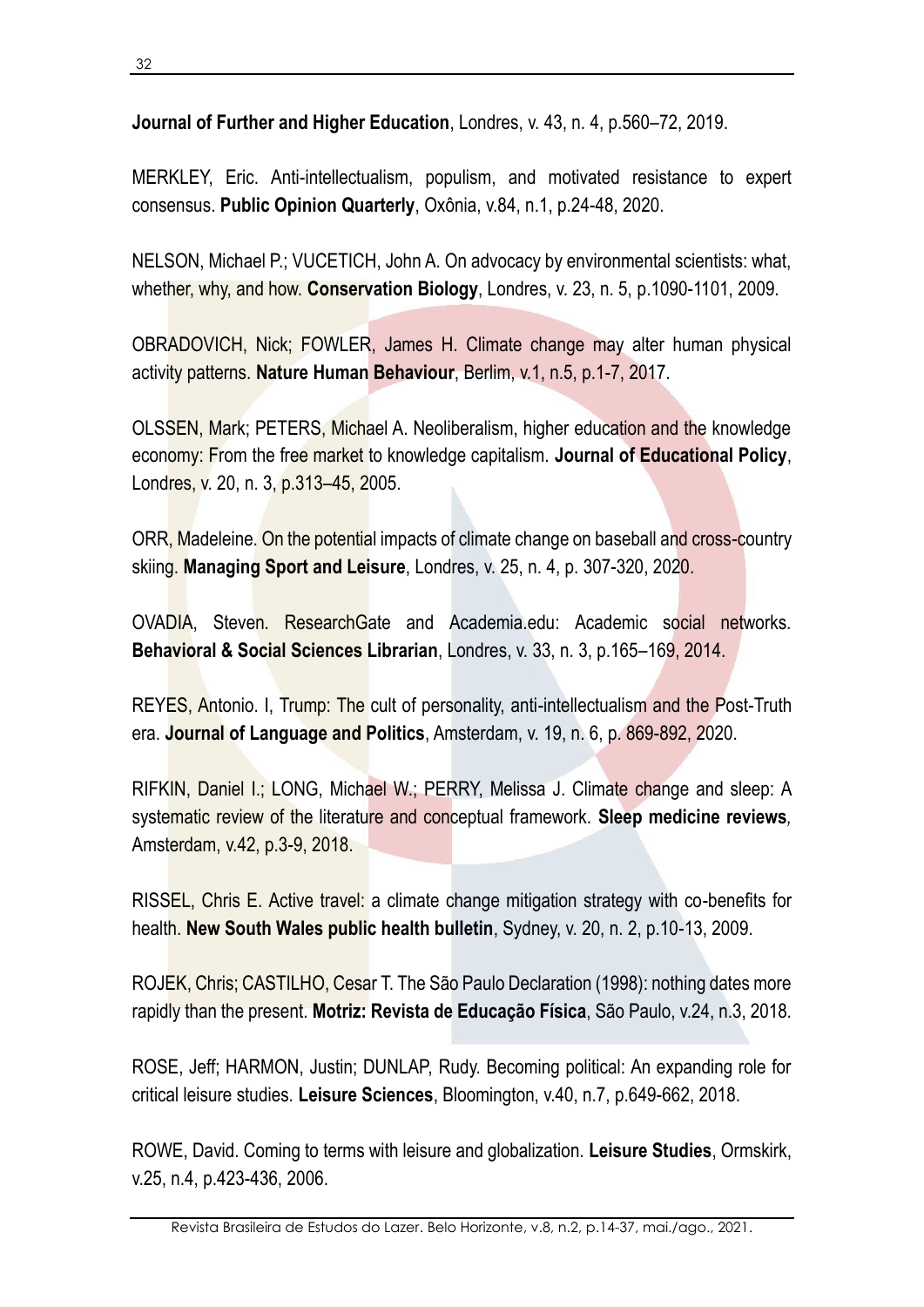SCHULENKORF, Nico; ADAIR, Daryl. Temporality, transience and regularity in sport-fordevelopment: synchronizing programs with events. **Journal of Policy Research in Tourism, Leisure and Events**, Londres, v. 5, n. 1, p.99–104, 2013.

SCHULENKORF, Nico; SHERRY, Emma; ROWE, Katie. Sport for development: an integrated literature review. **Journal of sport management**, Hanover*,* v.30, n.1, p.22-39, 2016.

SCOTT, Daniel; GÖSSLING, Stefan; HALL, C. Michael. International tourism and climate change. **Wiley Interdisciplinary Reviews: Climate Change**,Norwich, v.3, n.3, p.213-232, 2012.

SCOTT, Daniel; HALL, C. Michael; GÖSSLING, Steffan. Global tourism vulnerability to climate change. **Annals of Tourism Research**, Queensland, v. 77, p. 49-61, 2019.

SCOTT, Daniel; HALL, C. Michael; GÖSSLING, Steffan. **Tourism and climate change:**  impacts, adaptation and mitigation. London: Routledge, 2012.

SIMIYU NJORORAI, Wycliffe W. Global inequality and athlete labour migration from Kenya. **Leisure/Loisir**, Londres, v. 34, n. 4, p.443-461, 2010.

SMITH, Robin J.; DELAMONT, Sara. **The Lost Ethnographies:** methodological insights from projects that never were. Bingley: Emerald Publishing, 2019.

SOCIAL PROTECTION & HUMAN RIGHTS. **Indigenous and Tribal Peoples Convention**. 1989. Disponível em: https://socialprotection-humanrights.org/instru/indigenous-and-tribalpeoples-convention-1989-no-169/. Acesso em: 12 mar 2021.

SUZUKI, Naofumi; OGAWA, Tetsuo; INABA, Nanako. The right to adequate housing: evictions of the homeless and the elderly caused by the 2020 Summer Olympics in Tokyo. **Leisure Studies**, Ormskirk, v. 37, n. 1, p. 89-96, 2018.

TABERNER, Andrea M. The marketisation of the English higher education sector and its impact on academic staff and the nature of their work. **International Journal of Organizational Analysis**, Leicester, v. 26, n. 1, p.129-152, 2018.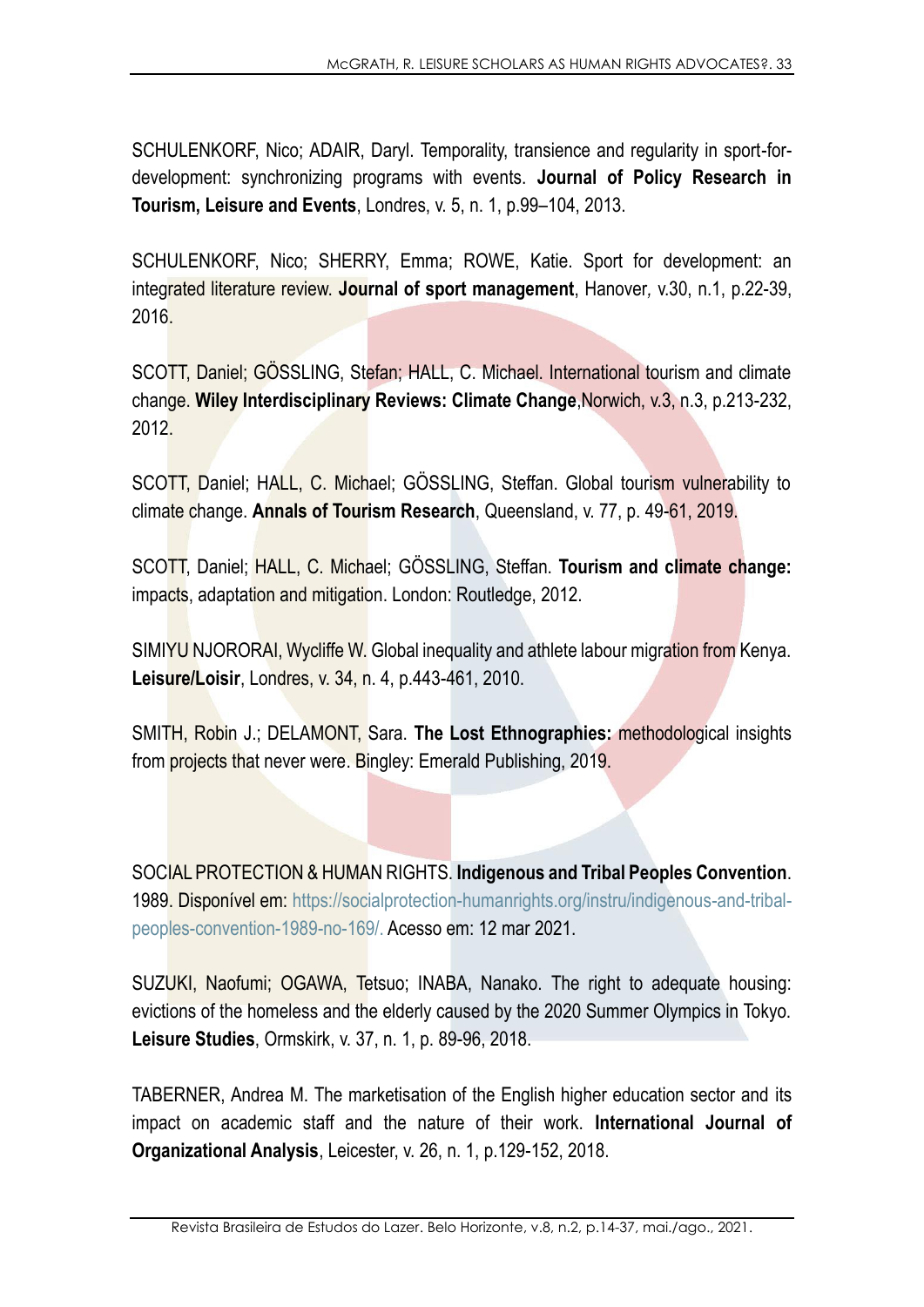TEIXEIRA DA SILVA, Jamie. Evolution in the Correction of the Literature: Preprints, Manuscript Versioning, Error Amendment, and Retract and Replace. **Preprints**, Basiléia, v. 2, 2017.

THELWALL, Mike; KOUSHA, Kayvan. Academiaedu: social network or academic network? **Journal of the Association for Information Science and Technology**, Syracuse, v. 65, n. 4, p. 721–731, 2014.

THIBAULT, Lucie. Delivering sport in the global context. *In*: TRENBERTH, L; HASSAN, D. (orgs.), **Managing the business of sport:** an introduction. Londres: Routledge, 2018. p. 389-406.

THIBAULT, Lucie. Globalization of sport: an inconvenient truth. **Journal of sport management**, Vermillion, v. 23, n. 1, p. 1-20, 2009.

TIGHT, Malcolm. The neoliberal turn in higher education. **Higher Education Quarterly**, Londres, v. 73, n. 3, p. 273-284, 2019.

TOWER, John *et al*. State of leisure studies in Australia and New Zealand. **World Leisure Journal**, Nova York, v. 60, n. 1, p. 58-66, 2018.

OAS. **Social Charter of the Americas**. 2012. Disponível em: https://www.oas.org/en/media\_center/press\_release.asp?sCodigo=E-206/12. Acesso em: 12 mar 2021.

ONU. **International Covenant on Civil and Political Rights**. New York: ONU. 1966. Disponível em: https://www.ohchr.org/en/professionalinterest/pages/ccpr.aspx. Acesso em: 12 mar 2021.

ONU. **International Covenant on Economic, Social and Cultural Rights**. New York: ONU. 1966. CONU. **1966.** CONU. **1966.** CONU. **Disponível** em: https://www.ohchr.org/en/professionalinterest/pages/cescr.aspx. Acesso em: 12 mar 2021.

ONU. **Convention on the Elimination of All Forms of Discrimination against Women**. New York: ONU. 1979. Disponível em: https://www.ohchr.org/en/professionalinterest/pages/cedaw.aspx. Acesso em: 12 mar 2021.

ONU. **Convention on the Rights of Persons with Disabilities**. Department of Economic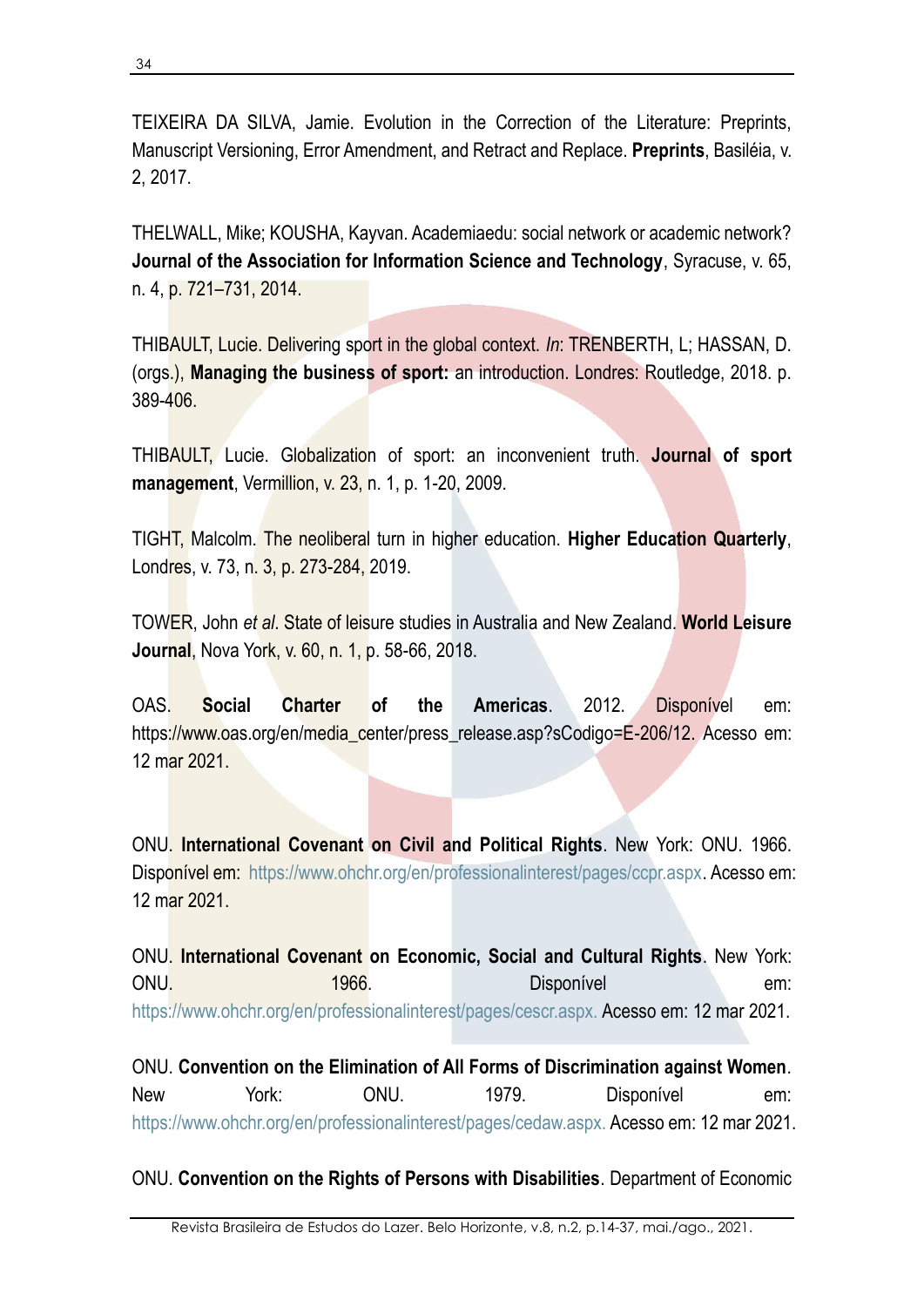and Social Affairs Disability. New York: ONU. Disponível em: <https://www.un.org/development/desa/disabilities/convention-on-the-rights-of-persons-with> disabilities.html. Acesso em: 12 mar 2021.

ONU. **Convention on the Rights of the Child.** New York: ONU. 1989. Disponível em: https://www.ohchr.org/en/professionalinterest/pages/crc.aspx. Acesso em: 12 mar 2021.

ONU. **Declaration on the Rights of Persons Belonging to National or Ethnic, Religius or Linquistic Monorities**. Commission on Human Rights. New York: ONU. Disponível em: https://www.refworld.org/docid/3b00f0ce0.html. Acesso em: 12 mar 2021.

ONU. **Political Declaration and Madrid International Plan of Action on Aging**. Department of Economic and Social Affairs Ageing. New York: ONU. 2002. Disponível em: https://www.un.org/development/desa/ageing/madrid-plan-of-action-and-itsimplementation.html. Acesso em 12 mar 2021.

ONU. **Universal Declaration of Human Rights**. New York: ONU 1948. Disponível em: https://www.un.org/en/universal-declaration-human-rights/. Acesso em: 12 mar 2021.

ORGANIZATION OF THE ISLAMIC CONFERENCE (OIC). **Cairo Declaration on Human Rights in Islam**. 1990. Disponível em: https://www.refworld.org/docid/3ae6b3822c.html. Acesso em 12 mar 2021.

VEAL, Anthony J. Human rights, leisure and leisure studies. **World Leisure Journal**, Nova York, v. 57, n. 4, p. 249-272, 2015.

WATTS, Nick *et al*. The 2019 report of The Lancet Countdown on health and climate change: ensuring that the health of a child born today is not defined by a changing climate. **The Lancet**, Londres, v. 394, n. 10211, p. 1836-1878, 2019.

WATTS, Nick *et al*. The Lancet Countdown on health and climate change: from 25 years of inaction to a global transformation for public health. **The Lancet**, Londres, v. 391, n. 10120, p.581-630, 2018.

WILLIAMS JR, Robin. Change and stability in values and value systems: A sociological perspective. *In*: ROKEACH, Milton (Ed.), **Understanding human values**, Nova York: Free Press, 1979. p. 15-46.

WILLIAMS, Michael. **Problems of knowledge:** a critical introduction to epistemology. Nova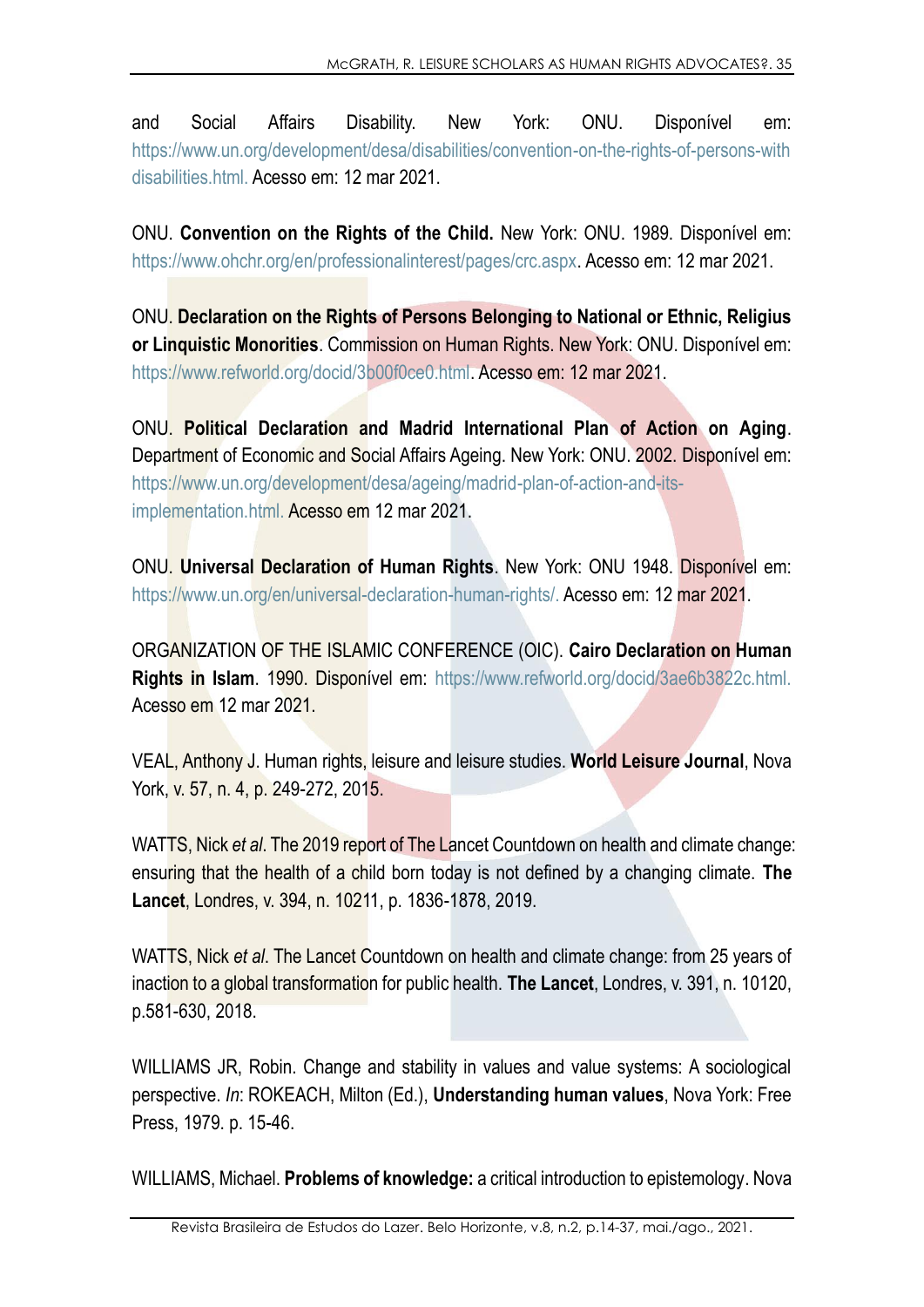York: Oxford University Press, 2001.